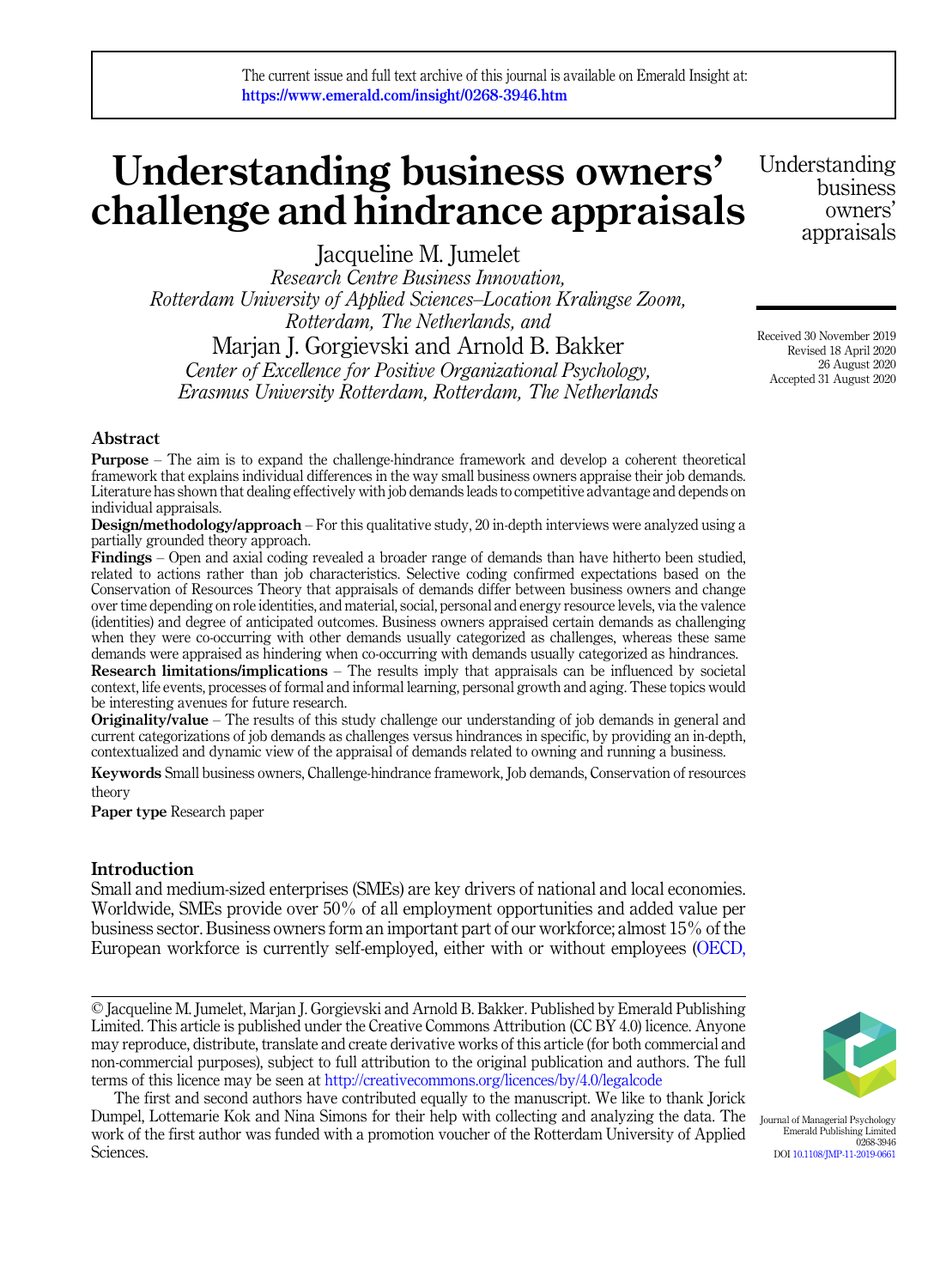[2019\)](#page-19-0). Due to changing labor relations, this percentage is expected to grow. Stimulating business owners' performance therefore remains key. Research has shown that business owners can gain competitive advantage if they know how to deal effectively with entrepreneurial demands and related job strain ([Dijkhuizen](#page-18-0) et al., 2016). Negative affective responses to demands can impact on business owners' persistence (Foo et al.[, 2009\)](#page-18-0) and cognitive processes [\(Delgado Garc](#page-18-0)ía *et al.*[, 2015\)](#page-18-0), and job strain and poor mental and physical health have been identified as predictive of impaired business performance ([Dijkhuizen](#page-18-0) et al., [2017;](#page-18-0) [Gorgievski](#page-18-0) et al., 2010).

Building on well-known job design theories, such as the job demands-resources (JD-R) theory [\(Bakker and Demerouti, 2017\)](#page-17-0), studies addressing this issue to date have investigated links between business owners' job characteristics and their motivation and well-being. Results have shown that running one's own business can be characterised by high job demands – including uncertainty about the future, performing under great pressure and long working hours [\(Binder and Coad, 2016](#page-18-0); [Cardon and Patel, 2015;](#page-18-0) [Dijkhuizen](#page-18-0) et al., 2014) and that negative consequences for well-being and performance are typically buffered by a dynamic interaction with resources, such as autonomy and decision latitude, time flexibility and job variety ([Benz and Frey, 2004;](#page-17-0) [Stephan and Roesler, 2010](#page-20-0)).

The way business owners appraise the demands of owning and running a business has not received much attention, which is an important caveat. Theory and empirical evidence indicate that people's appraisals of demands as challenging versus hindering may drive different motivational and health impairment processes at work (e.g., [Wood and Michaelides,](#page-20-0) [2016\)](#page-20-0). Stressors a-priory classified as challenge or hindrance stressors showed different relationships to job performance through the lenses of strain or justice perceptions [\(Zhang](#page-20-0) et al.[, 2014](#page-20-0)). Moreover, so-called challenge demands only related to job performance if they were appraised as such ([Searle and Auton, 2015\)](#page-19-0). Thus, in order to advance research on entrepreneurial job design, stress and motivation, understanding business owners' appraisals of demands is key. Yet, current knowledge on this topic is fragmented ([Webster](#page-20-0) et al.[, 2011;](#page-20-0) Zhu et al.[, 2017](#page-20-0)). Moreover, the available knowledge may not generalize to business owners. The growing body of literature on business owners' job characteristics has mainly used a deductive approach, building on insights obtained from employee samples ([Gorgievski and Stephan, 2016](#page-18-0); [Stephan, 2018\)](#page-20-0). Previous qualitative investigations of business owners' stressors and demands ([Grant and Ferris, 2012](#page-18-0); [Schonfeld and Mazzola,](#page-19-0) [2015\)](#page-19-0) did not investigate appraisals.

The present qualitative study sets out to increase our understanding of how small business owners appraise the demands related to owning and running a business. Building on advances in the understanding of stress appraisals, it expands the challenge-hindrance framework ([Cavanaugh](#page-18-0) et al., 2000), and develops a coherent theoretical framework explaining individual differences in the way small business owners appraise their job demands (see [Figure 1](#page-2-0)). The findings of this study have implications for work and organizational psychology as well as small business and entrepreneurship research. They challenge our understanding of job demands in general and current categorizations of job demands as challenges versus hindrances in specific. Heeding prior calls (e.g., [Zhang](#page-20-0) *et al.*, [2014\)](#page-20-0), it provides an in-depth, contextualized and dynamic view of the appraisal of demands based on personal, firm and environmental conditions.

# Theoretical background

According to the challenge-hindrance framework as proposed by [Cavanaugh](#page-18-0) et al. (2000), job demands can be divided into challenge and hindrance demands. Challenge demands refer to demands that are difficult, yet attainable. They can be viewed as obstacles to be overcome in order to learn and achieve personal growth ([Cavanaugh](#page-18-0) et al., 2000; [Lepine](#page-19-0) et al., 2005; [Liu](#page-19-0) et al.[, 2013\)](#page-19-0). Challenge demands provide opportunities to acquire new resources and relate to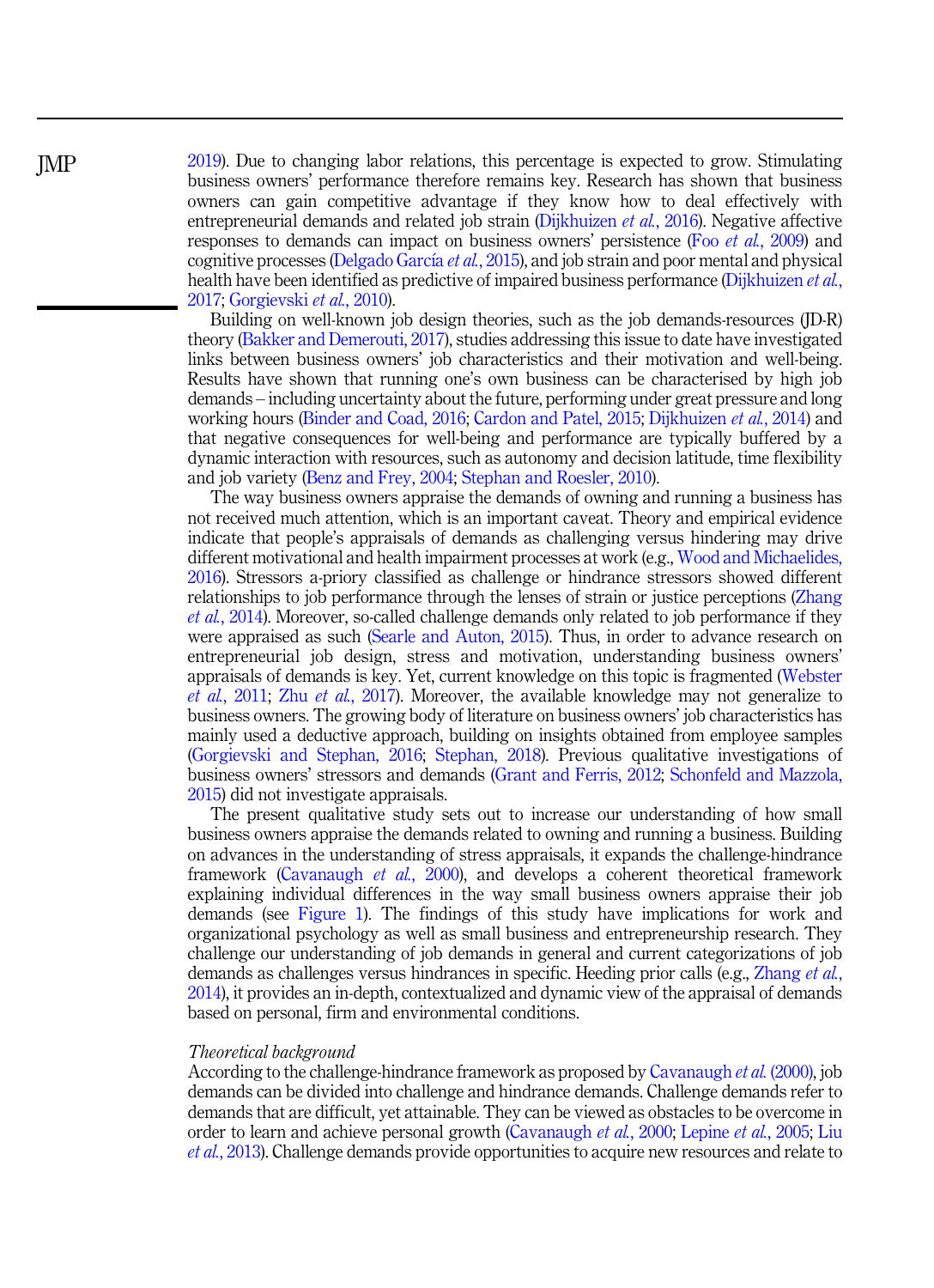<span id="page-2-0"></span>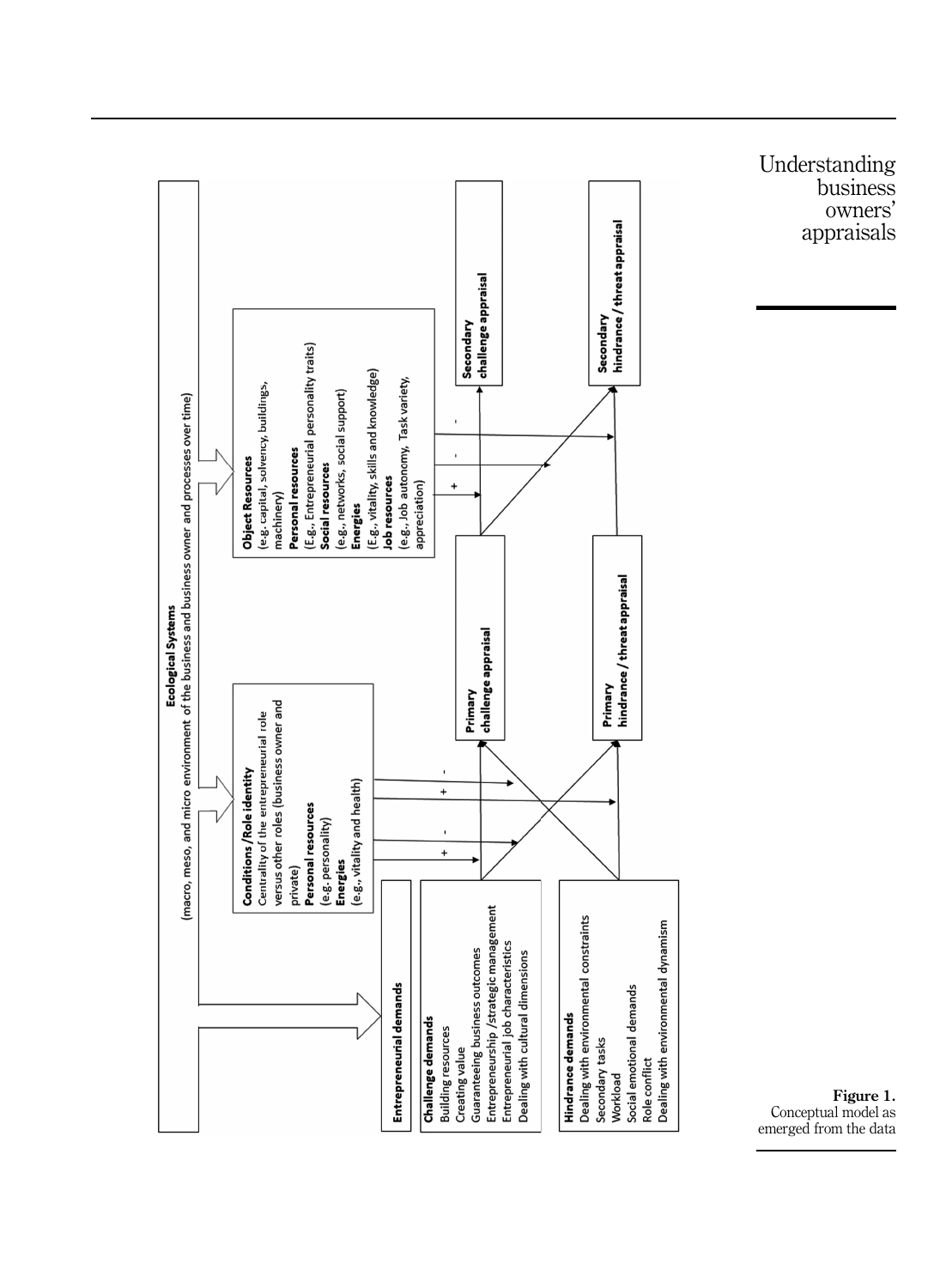potential gains ([Van den Broeck](#page-20-0) et al., 2010). Hindrance demands, in contrast, refer to demands that can be viewed as unnecessarily thwarting personal growth and goal attainment [\(Lepine](#page-19-0) et al., 2005).

The challenge hindrance framework draws heavily from the transactional stress theory ([Folkman and Lazarus, 1987](#page-18-0)), which puts individuals' idiosyncratic appraisals of situations at the heart of the stress process. According to this theory, not the situation itself, but the way people appraise the situation determines their emotional, attitudinal and behavioral responses. Central to the theory are two types of appraisals. First, people appraise the anticipated personal impact of a situation (primary appraisal). A situation can be evaluated as (1) not having personal significance (irrelevant, nothing is at stake); (2) as benign-positive (desirable); or (3) as a harm/loss, a threat of future harm/loss, or a challenge with the potential for mastery or gain (stressful, [Lazarus, 1994\)](#page-19-0). Second, people appraise the extent to which the situation taxes their resources and whether they will be able to cope effectively (secondary appraisal).

However, appraisals are not the focus of the original work of [Cavanaugh](#page-18-0) et al. (2000), who merely aimed at providing evidence for the contention that different stressors are differentially related to work outcomes, depending on inherent characteristics. Appraisals were assumed, not tested. Sixteen job stressors were clustered *a priori* into challenges and hindrances. Investigations showed that although challenge and hindrance stressors both related to job strain, challenge stressors were sometimes also positively linked to motivational and attitudinal work outcomes [\(Cavanaugh](#page-18-0) *et al.*, 2000; [Lepine](#page-19-0) *et al.*, 2005; [Podsakoff](#page-19-0) et al., 2007).

Over time, it became apparent that using predefined categorizations of stressors led to research tensions. Empirical evidence showed that challenge-hindrance appraisals of demands are not mutually exclusive [\(Webster](#page-20-0) *et al.*, 2011), and can differ across occupations ([Bakker and Sanz-Vergel 2013](#page-17-0)) as well as between individuals in same-occupation samples ([Webster](#page-20-0) et al., 2011). This could mask significant relationships with job outcomes. It was concluded that results based on a priori classifications are ambiguous at best, and appraisals would need to be tested ([Webster](#page-20-0) *et al.*, 2011). Based on Conservation of Resources (COR) theory [\(Hobfoll, 2001](#page-18-0)), we argue that appraisals are not purely individual, idiosyncratic perceptions. Individual differences and temporal changes in the appraisal of demands are expected to be a function of business owners' resource levels and ecological conditions that are anchored in an objective reality [\(Hobfoll](#page-19-0) et al., 2018). Based on this notion, we seek to develop a coherent conceptual framework explaining individual differences in appraisals, as to include contextual factors, that can guide future research.

#### Business owners' challenge and hindrance demands

This study focuses on the concept of business owners' job demands rather than job stressors. Although job demands are sometimes equated with job stressors (e.g., [Cavanaugh](#page-18-0) *et al.*, 2000, p. 66), it is not our intention to pull all demands into the stressor realm. Job demands are best defined as "those physical, psychological, social, or organizational aspects of the job that require sustained physical and/or psychological effort and are therefore associated with certain physiological and/or psychological costs [\(Bakker and Demerouti, 2017,](#page-17-0) p. 274).

Prior studies have provided insights into what demands business owners typically face. These include demands related to owning a business [\(Dijkhuizen](#page-18-0) *et al.*, 2014), such as feeling a need to be available and totally committed to the company for 24 hours a day, 7 days a week; facing uncertainty about their performance, income and financial position; and uncertainty related to thinking and acting "outside the box" without knowing the outcome. In addition, business owners bear responsibility towards oneself, employees, business partners and customers, because the enterprise is "theirs". Business owners are also confronted with demands that are similar to the ones associated with regular managerial jobs, such as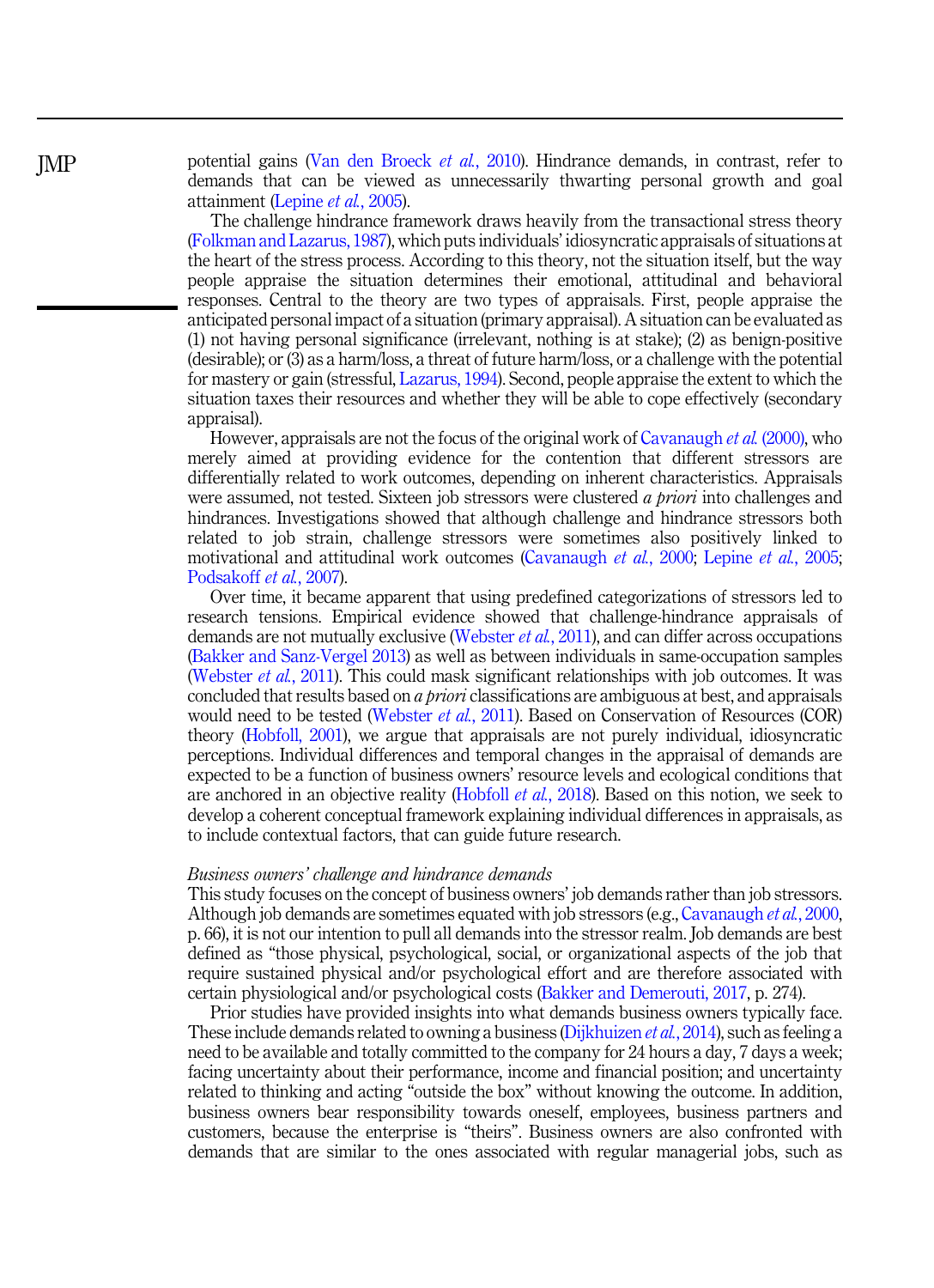emotional demands, quantitative workload and task complexity ([Dijkhuizen](#page-18-0) et al., 2014). Understanding Emotional demands can, for example, arise from interpersonal issues ([Grant and Ferris,](#page-18-0) [2012\)](#page-18-0), such as when the cooperation with a business partner takes unexpected turns and leads to frustration. Onerous quantitative workloads lead to time pressure, a feeling of having too much to do in too little time and may have a negative impact on work-family life [\(Annink](#page-17-0) et al.[, 2016;](#page-17-0) [Binder and Coad, 2016](#page-18-0); [Grant and Ferris, 2012;](#page-18-0) [Nguyen and Sawang, 2016](#page-19-0)). Task complexity means having insufficient skills, knowledge, or competencies to meet all demands of leading a business, such as networking, finance, acquisition and innovation [\(Dijkhuizen](#page-18-0) et al.[, 2014\)](#page-18-0).

So far, it has remained largely unknown whether these demands are appraised as challenging, hindering, or as having both challenging and hindering aspects. Review studies among the general working population have identified bearing responsibility, time pressure, and workload as challenging, presumably because these demands would relate to expectations of high performance ([Lepine](#page-19-0) *et al.*, 2005). In contrast, red tape, role ambiguity, and interpersonal conflicts have been proposed as hindrance demands ([Lepine](#page-19-0) *et al.*, 2005; [Van den Broeck](#page-20-0) et al., 2010). Results were corroborated by [Tuckey](#page-20-0) et al. (2015), who amongst others, showed that skill demands were associated with challenge appraisals, and organizational constraints and role ambiguity with hindrance or even threat appraisals for 445 Australian workers.

Whether this also applies to business owners remains unknown. [Bakker and Sanz-Vergel](#page-17-0) [\(2013\)](#page-17-0) have proposed that challenge or hindrance appraisals depend on the specific occupation. Based on this motion it seems plausible that challenge appraisals apply to demands which relate to business owners' core tasks, such as creating new value, creating and gaining resources (assets, capabilities, routines and knowledge linked to the company), and rearranging resources in a new way ([Shane and Venkatraman, 2000;](#page-19-0) [Shane](#page-19-0) et al., 2003; [Patzelt and Shepherd, 2011](#page-19-0)). In contrast, demands appraised as hindering more likely include common background stressors that have been found to induce strain, such as onerous workloads, administrative issues, uncontrollable environmental factors, uncertainty about income and financial business performance [\(Grant and Ferris, 2012](#page-18-0); [Lechat and Torr](#page-19-0)e[s, 2016](#page-19-0); [Schonfeld and Mazzola, 2015\)](#page-19-0). However, the literature to date does not provide evidence for these contentions. The study therefore starts with the following research questions:

- RQ1. Which demands do business owners appraise as challenges?
- RQ2. Which demands do business owners appraise as hindrances?

#### Individual differences in appraisal of demands as challenges versus hindrances

Next, we investigate individual differences in appraisals. In doing so we do not start from scratch, but combine a deductive with an inductive approach [\(Shepherd and Sutcliffe, 2018\)](#page-19-0). Building from Conservation of Resources (COR) theory ([Hobfoll, 2001](#page-18-0), [2002](#page-19-0)), we expect that the appraisal of demands is a function of business owners' resource levels ([Hobfoll](#page-19-0) *et al.*, 2018). Resources are defined as those things that people value or that act as a means to obtaining that which they value. COR-theory distinguishes five broad categories of resources, being conditions (e.g., employment status, marriage), object resources (e.g., a house, car, capital), personal resources (e.g., self-efficacy, self-esteem), social resources (e.g., family, social support), and energy resources (e.g., time, money, and stamina).

A basic principle in COR theory is that people must invest resources in order to prevent (potential) resource loss and to secure resource gains. From this follows the corollary that when facing demands, people with higher current resource levels are less vulnerable for resource loss and have a greater capability for orchestrating resource gains. They will have a broader array of alternative options and can apply more effective behavioral strategies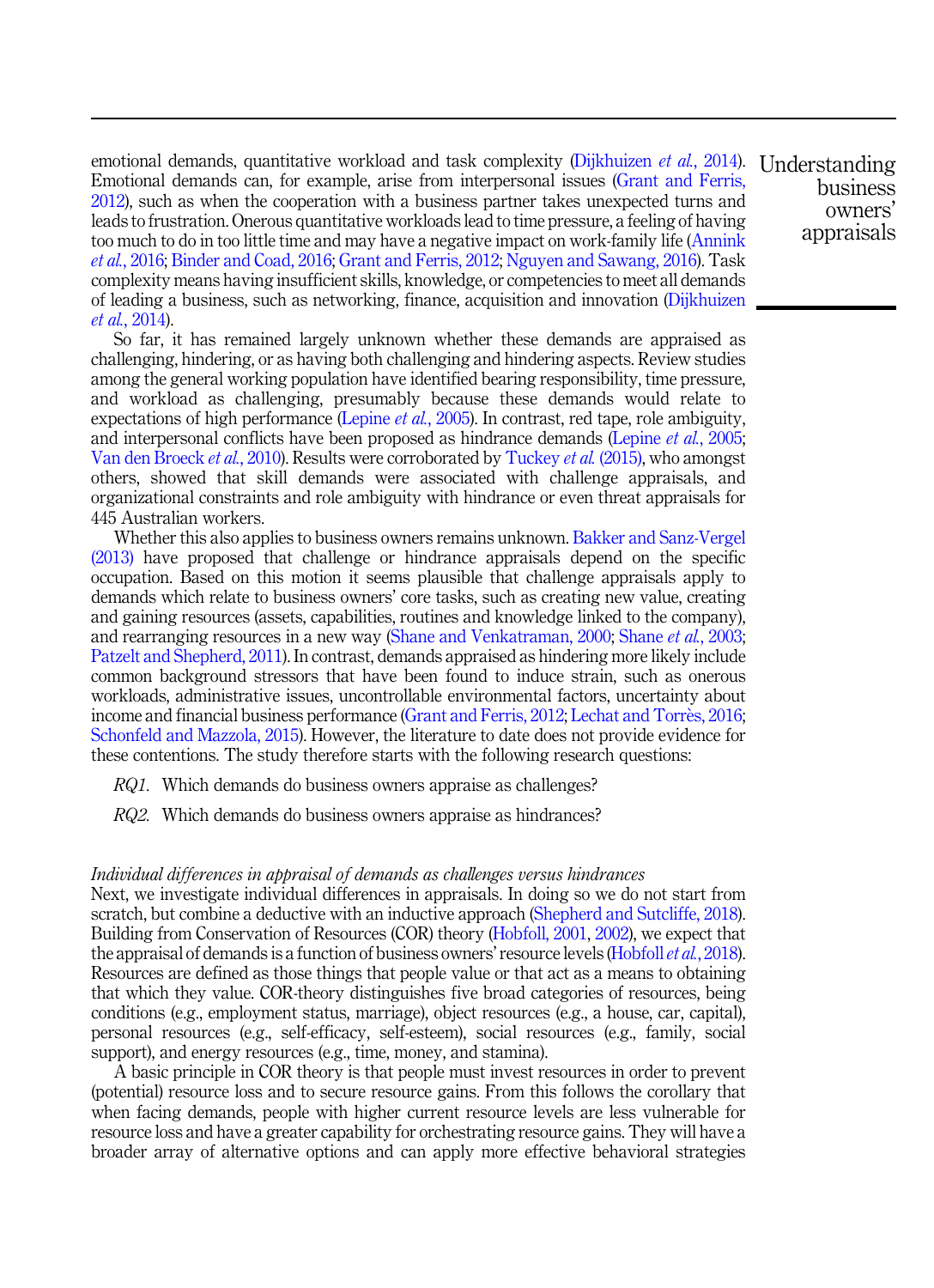<span id="page-5-0"></span>([Hobfoll, 2001](#page-18-0)). Hence, higher resource levels will lead to stronger anticipations of successful resource conservation or gains when confronted with demands, and thus the appraisal of demands as being more challenging. Conversely, when people's resources are outstretched, facing demands more likely leads to anticipated resource loss, increasing the likelihood that demands are appraised as threats or hindrances. To gain a deeper understanding of how resource levels relate to appraisal of demands and developments in the appraisal of demands over time, Research Question 3 is:

RQ3. Do appraisals of demands as challenges or hindrances depend on business owners' current resource levels?

#### Method

In-depth interviews were conducted with 20 Dutch business owners (response rate 100%) who were recruited among the clients of a large coaching organization and through snowballing. Participants were contacted by an invitation letter that included information about the interview. The duration of the interviews was approximately one hour. Participants were informed that the interviews were recorded, that the content of the interviews would be treated confidentially, and results would be published anonymously. Eighteen interviews were conducted by the second author and two were conducted by two trained students under supervision. More men ( $N = 14$ ) than women ( $N = 6$ ) participated. Their age ranged from 25 to 64 years ( $M = 48.25$ ;  $sd = 11.36$ ). Most of the participants finished higher education  $(N = 10)$  or further education  $(N = 5)$ . Four finished secondary and one primary school. The family situation varied from single  $(N = 3)$ , married or living together without  $(N = 3)$  or with children ( $N = 11$ ), to single parent ( $N = 1$ ). The family situation is unknown for two persons. The number of years of experience as a business owner differed between two to 32 years  $(M = 11.50; sd = 8.89)$ . The business owners operated in different sectors, such as construction, culture, financial service, trade and horticulture. The number of staff ranged from zero ( $N = 9$ ) to 30 persons ( $M = 3.65$ ;  $sd = 7.23$ ). Three business owners were co-owners.

#### Interview schedule

The interviews were half-structured. To clarify the concepts "challenge demands", and "hindrance demands", definitions of these constructs [\(Lepine](#page-19-0) *et al.*, 2005) were written out and explained verbally. Topics were introduced with two similar sets of questions for challenges and hindrances subsequently, which were repeated until no new information was obtained anymore: (1) Can you describe concrete situations that you have experienced as a challenge (hindrance) demand?; (2) What made you experience this situation as challenging/ hindering?; (3) Have you always experienced this demand as a challenge/ hindrance?; (4) Do you think this demand is a challenge/ hindrance for all business owners?; and (5) How would you explain some business owners are better able to deal with this demand than others? After asking each question, the interviewer explored and elaborated on the answers through active listening techniques and follow-up questions to evoke nuances in the answers and get a fuller understanding of the issue.

#### Data analysis

The interviews were audio-taped, transcribed verbatim and imported into the software package Atlas-ti. Data were analyzed using a partially grounded theory approach ([Glaser and](#page-18-0) [Strauss, 1967](#page-18-0); [Shepherd and Sutcliffe, 2018](#page-19-0)). This approach is suited, because rather than building a complete new theory, this study addressed a research tension that has been identified in the literature related to applying general classifications of job demands [\(Searle](#page-19-0) [and Auton, 2015](#page-19-0); [Staufenbiel and K](#page-20-0)önig, 2010). In addition, it seeks to provide more detailed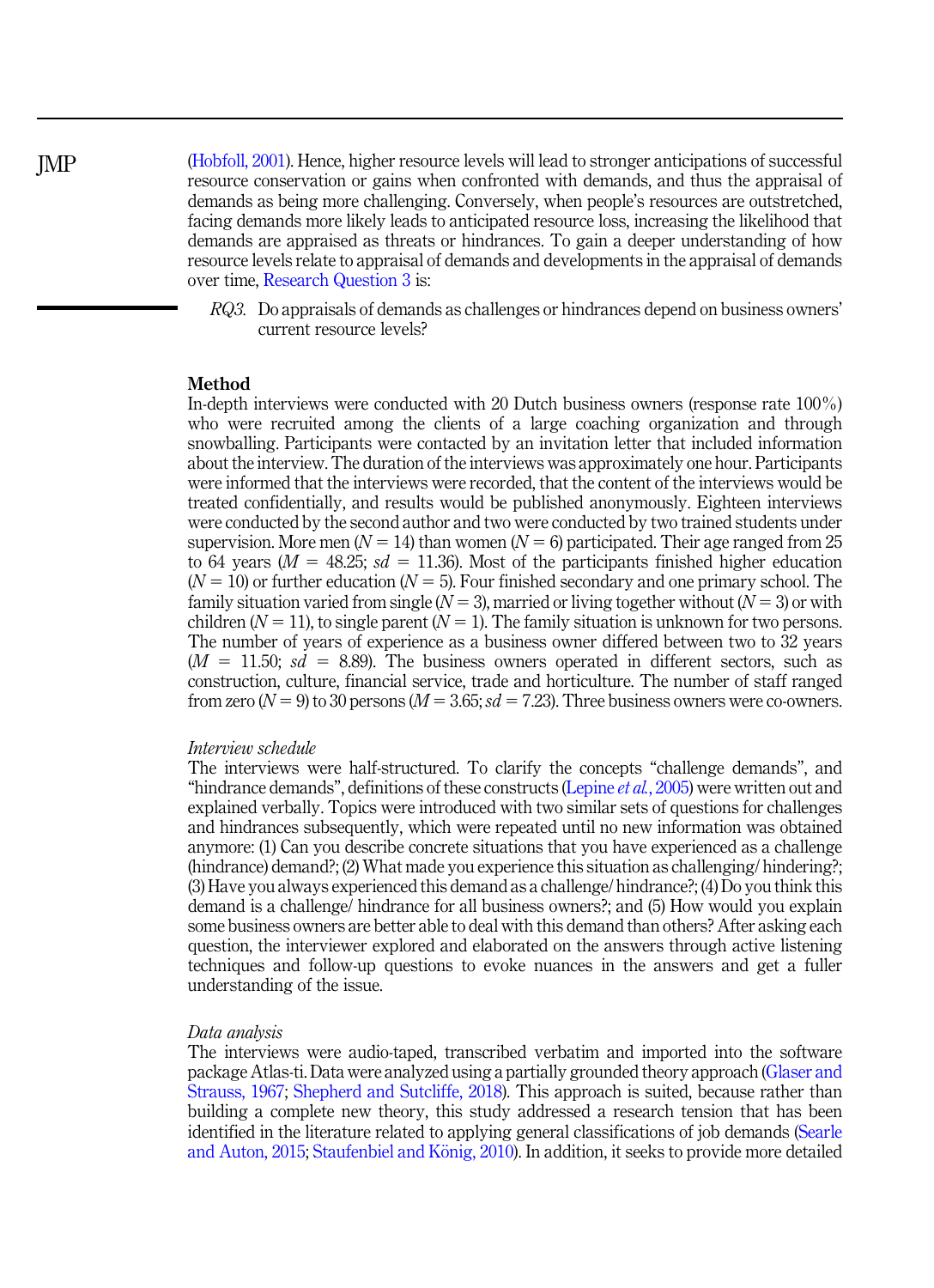insights into our basic contention that such appraisals relate to peoples' resource levels Understanding ([Hobfoll](#page-19-0) *et al.*, 2018), enabling the refinement of research hypotheses based on this theory. Firstly, three independent coders (the first two authors and a trained student) read each transcript line by line, and coded quotations with similar meanings with appropriate labels (open coding) independently of each other. Findings were compared, adjusted and refined in discussions among the researchers. Next, quotations that had something in common were brought together under a core label (axial coding). In case of disagreements in the coding, an option was chosen if at least two coders had identified the solution. The interrater reliability for the axial coding of demands appraised as challenging was 0.89, for demands appraised as hindering 0.86 and for resources 0.92. Third, connections were sought between different pieces of information provided by the interviewees and across the interviews. This stage is more interpretative than the first two stages and is called "selective coding". Selective coding was done by first authors, later reviewed and revised by the second author.

# Results

#### Demands appraised as challenges

The first research question was "which demands do business owners appraise as challenges?" Open and axial coding showed that main challenges included building resources; creating value; realizing business outcomes; entrepreneurial and strategic managerial activities; entrepreneurial job characteristics; and dealing with cultural dimensions (See Table 1).

All business owners  $(n = 20, 100\%)$  mentioned *building resources* as challenging. These resources included social resources ( $n = 20, 100\%$ ), personal resources ( $n = 10, 50\%$ ), and financial resources ( $n = 10, 50\%$ ). As concerns social resources, business owners talked about building warm relationships with (potential) customers. They also mentioned building relationships with other business owners, for example, through cooperating in project teams and sharing knowledge. Finally, they mentioned building good relationships with their

| Demands                                                                                                                                                                                                     | Challenges $n$ (%)                                |                                                                                     |
|-------------------------------------------------------------------------------------------------------------------------------------------------------------------------------------------------------------|---------------------------------------------------|-------------------------------------------------------------------------------------|
| <b>Building Resources</b><br>Building Social Resources <sup>a</sup><br><b>Building Personal Resources</b><br>Building Financial Resources <sup>a</sup>                                                      | 20 (100%)<br>$20(100\%)$<br>$10(50\%)$<br>13(65%) |                                                                                     |
| Creating Value<br>Delivering Quality Products and Services<br>Innovation<br>Social Entrepreneurship                                                                                                         | 19 (95%)<br>13(65%)<br>$10(50\%)$<br>$2(10\%)$    |                                                                                     |
| <b>Guaranteeing Business Outcomes</b><br>Business success / continuity <sup>a</sup><br>Business Growth <sup>a</sup>                                                                                         | 18 (90%)<br>15(75%)<br>7(35%)                     |                                                                                     |
| Entrepreneurship and Strategic Management<br>Policymaking <sup>a</sup><br>Opportunity Recognition and Creation<br>Adapting to Changes <sup>a</sup>                                                          | 18 (90%)<br>9(45%)<br>15(75%)<br>$10(50\%)$       |                                                                                     |
| <i>Entrepreneurial Job Characteristics</i><br><b>Time Pressure</b><br>24/7 Availability <sup>a</sup><br>Task Variety and Complexity <sup>a</sup>                                                            | 9(45%)<br>$4(20\%)$<br>3(15%)<br>$6(30\%)$        |                                                                                     |
| Dealing with Cultural Dimensions<br><b>Note(s):</b> <sup>a</sup> Interviewees explicitly indicated that under certain circumstances these demands could also be<br>experienced as hindering or even threats | 6 (30%)                                           | Table 1.<br>Overview of demands<br>generally perceived as<br>challenging $(N = 20)$ |

business owners' appraisals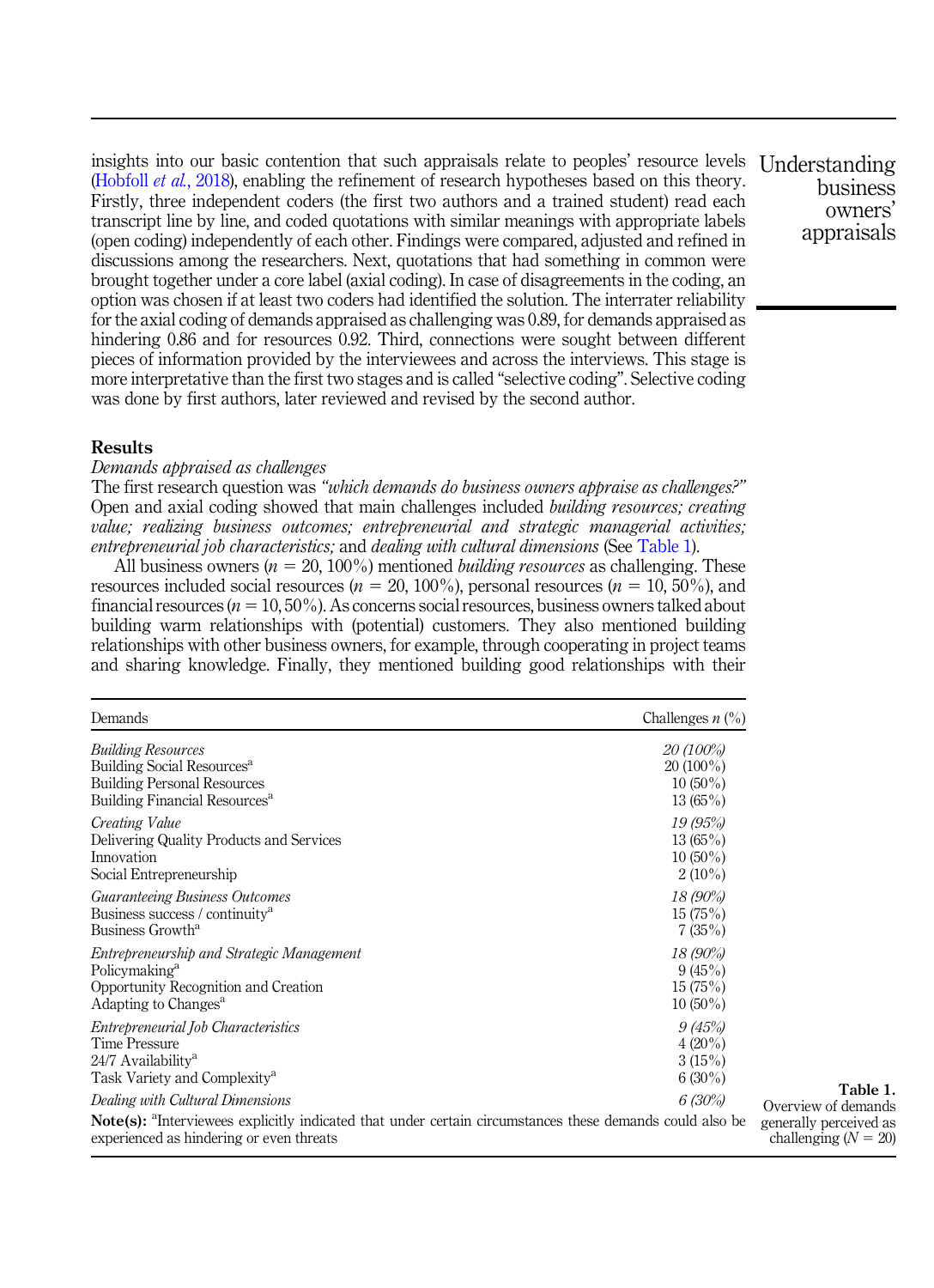employees, for example through investing in their personal growth, offering clarity about strategies and procedures and by acting as a role model. An example:

Everyone has their own way of binding clients, but my way is through having more personal contact with the customer. ... I know the names of the customers' children or whether there are sick people in the family. That's nice, because you have built a relationship with each other. Eventually, you want to have customers that are satisfied. It does not costs energy to go out in the evening and visit a customer when it's a pleasant meeting and they accept the offer (male, 43 years old, land and horticulture).

Building personal resources included formal training and education to increase knowledge and skills, but also informal ways of learning, such as self-reflection to improve professional behavior and decrease self-undermining behaviors. One participant said:

The sales course that I am following at the moment is called the "goal trajectory", so you define your goals and then together with other business owners you will be trained to achieve the goals and that is great fun. (male, 42 years old, business services).

Regarding financial resources, apart from increasing liquidity and solvency, business owners mentioned bringing in commissions. For example:

For me it's a kick when I go into a bank and leave with the certainty that I have managed to borrow the money. (male, 58 years old, financial services).

All but one respondent ( $n = 19, 95\%$ ) mentioned *creating added value* as challenging. Categories of created value included delivering high-quality products and services  $(n = 13,$ 65%), innovation ( $n = 10, 50\%$ ) and social entrepreneurship ( $n = 2, 10\%$ ). Tasks related to creating value are: monitoring market demand, improving the company's product or services, strengthening the company's own identity in order to distinguish it from other businesses, or working consciously on socially responsible entrepreneurship. An example:

I'm not only thinking of myself, my own company, but I always look at what it could mean for others. I always try, as it were, to view the subject more broadly than the local problem. ... We are very much into corporate social responsibility and how that should be incorporated in the business. For example, we created special instruction leaflets with colors for illiterate people (female, 36 years old, health care).

*Realizing business outcomes* was mentioned by most business owners as challenging  $(n = 18,$ 90%). For some business owners, this meant guaranteeing continuity ( $n = 15, 75\%$ ), whereas for others ( $n = 7, 35\%$ ) this (additionally) meant making a profit, or achieving business growth in terms of market share or number of employees:

... an empire, or several branches, or at least a larger company than the company I have now. Ultimately, that's the goal and the biggest challenge (male, 25 years old, restaurant business).

Business owners also elaborated on tasks that fall into this cluster, such as developing a market strategy, the creation of a clear identity, increasing visibility, and realizing the most optimal price/quality ratio that is favorable for both the customer and the business owners themselves.

Most business owners  $(n = 18, 90\%)$ , mentioned *entrepreneurial and strategic* management activities as challenging, including opportunity recognition and creation  $(n = 15, 75\%)$ , defining policies to implement a strategy  $(n = 9, 45\%)$ , and adapting to changes in the market  $(n = 10, 50\%)$ . Activities within this cluster included developing new strategies by analyzing the market, developing a strategic plan based on a vision, and implementing those plans step by step. One participant:

The most important task you have is to create a vision, to convert it into practice and to ensure that your organization is constantly moving in the right direction. (male, 32 years old, financial services).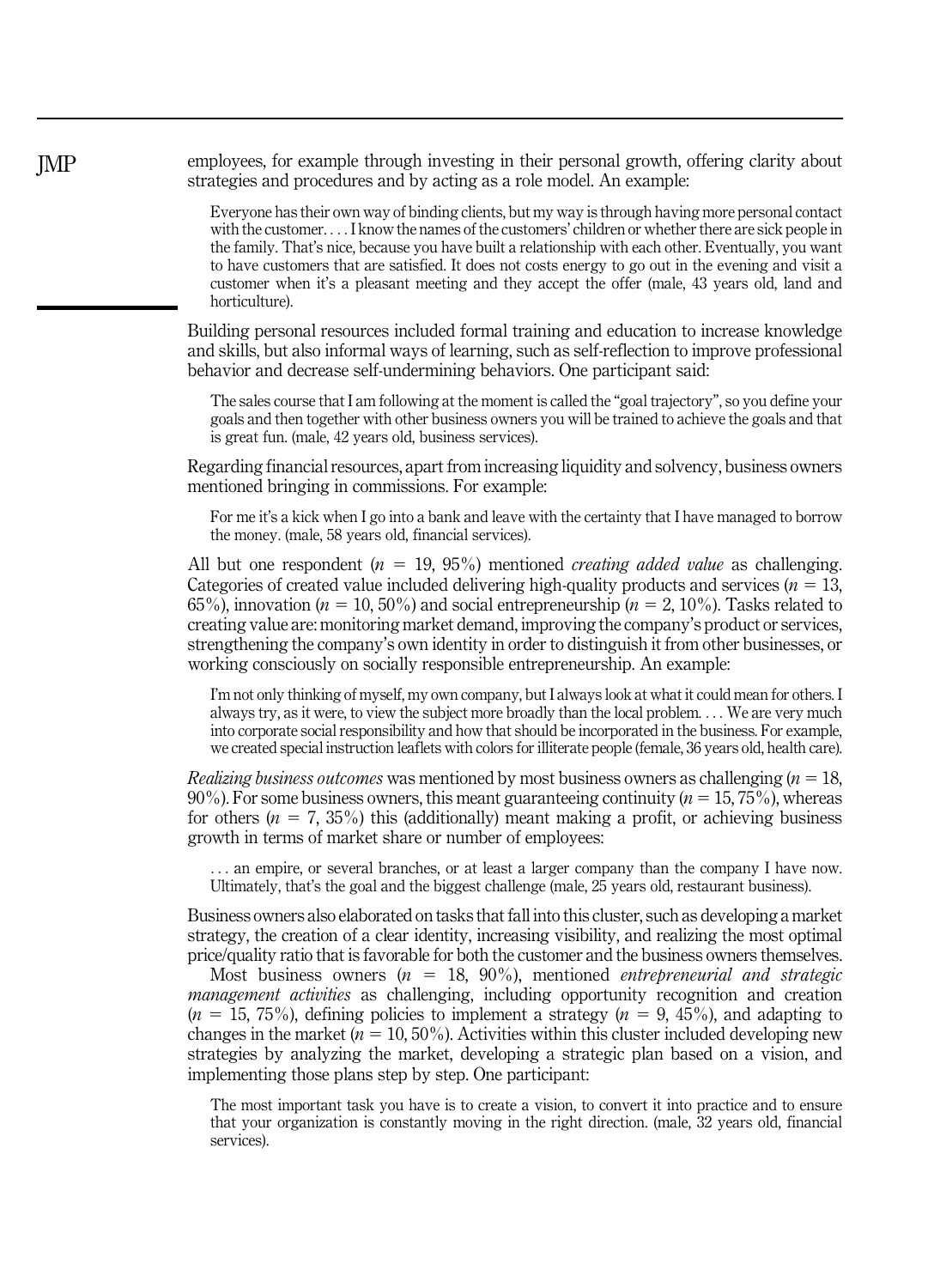Almost half of the participants  $(n = 9, 45%)$  mentioned *entrepreneurial job characteristics*, Understanding including time pressure and dealing with deadlines ( $n = 4, 20\%$ ), 24/7 availability ( $n = 3$ , 15%), and task variety and complexity ( $n = 6, 30%$ ). The reasons for mentioning these job characteristics as challenging was that they forced people to focus on what really mattered or to come out of their comfort zones, which stretched their personal boundaries and provided opportunities for personal development.

Finally, a few business owners ( $n = 6, 30\%$ ) identified *dealing with cultural dimensions* as challenging. This included dealing with various habits, values and norms of people with different nationalities and cultural backgrounds. Business owners did this to enhance a positive work environment and improve the company culture. They also believed it strengthened the position of their business in the market.

Additional results of selective coding, which is aimed at identifying possible relationships between constructs, indicated that demands appraised as challenges often co-occurred. Building social, personal and financial resources, engaging in entrepreneurial and strategic management activities and creating value were typically done with the aim of guaranteeing business outcomes such as expanding the business. Central to challenge appraisals appears to be expectations of pushing the company ahead, in addition to achieving personal goals, growth and development.

# Demands appraised as hindrances

The second research question was, "which demands do business owners appraise as hindrances?" Demands that were mentioned included *dealing with environmental constraints; secondary tasks; a* high workload; social demands; work-life conflict, and dealing with environmental dynamism (see [Table 2\)](#page-9-0).

All business owners mentioned *dealing with environmental constraints* ( $n = 20, 100\%$ ) as hindering. We observed four types of environmental constraints: (1) macro-economic factors, like a recession period ( $n = 9, 45\%$ ); (2) unfair competition because of cartel formation and powerful large company chains  $(n = 8, 40\%)$ , (3) laws and regulations, (inaccessible) legislation and red tape, for instance for acquiring financial support ( $n = 16, 80\%$ ); and (4) problems in the direct physical environment of the business, such as unsafe, burglarysensitive or hostile neighborhoods ( $n = 8, 40\%$ ).

According to the business owners, key to the appraisal of these environmental constraints as hindrances was experienced feelings of dependency, and lack of control and autonomy when dealing with the consequences of these hindrances, which included reduced consumer confidence and purchasing power, high prices of raw materials, postponed projects, customers not paying their bills due to bankruptcies, and problems attracting sufficient capital. Ultimately these hindrances may result in uncertainty about the future of the business. For example:

Officials are trapped in their own system. Each time you receive different information, nobody can make a decision and you will be sent from pillar to post. It is unclear what papers are required and everything takes a long time. It is one step forward and two steps back. I consider it as time and money wastage. It feels frustrating to be kept on a leash. (male, 48 years old, business services).

Most business owners ( $n = 18, 90\%$ ) appraised *secondary tasks* as hindrances. These included administrative tasks ( $n = 15, 75\%$ ) and operational tasks or chores, such as advertising and marketing activities ( $n = 8, 40\%$ ). Secondary tasks were viewed as necessary but time-consuming and distracting from other, key activities. Most business owners outsource these tasks as soon as possible.

If I do not advertise, nobody does it for me. I'm working on my own marketing strategy. I do my own purchasing. I plan my own agenda. I have to bring my products to the market wherever I can. I need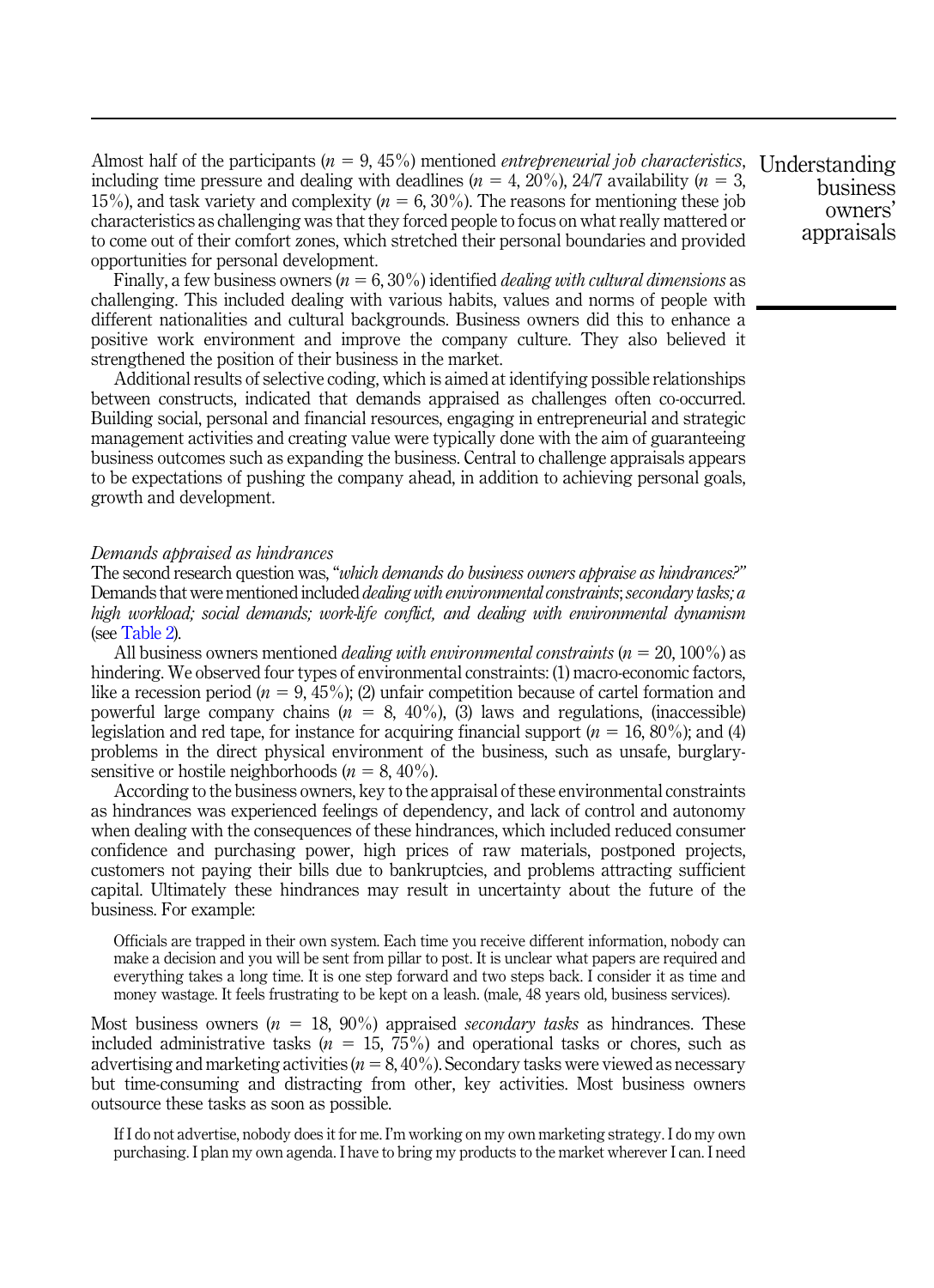<span id="page-9-0"></span>

| <b>IMP</b>                                                                        |                                                                                                                                                                                                                                                                        |                                                               |
|-----------------------------------------------------------------------------------|------------------------------------------------------------------------------------------------------------------------------------------------------------------------------------------------------------------------------------------------------------------------|---------------------------------------------------------------|
|                                                                                   | Demands                                                                                                                                                                                                                                                                | Hindrances $n\binom{0}{0}$                                    |
|                                                                                   | Dealing with Environmental Constraints<br>Macro-Economic Factors<br>Unfair Competition<br>Laws and Regulations<br>Physical Environmental hindrances                                                                                                                    | 20 (100%)<br>9(45%)<br>$8(40\%)$<br>$16(80\%)$<br>$8(40\%)$   |
|                                                                                   | Financial issues <sup>a</sup><br>Generating income (security) <sup>a</sup><br>Building financial resources <sup>a</sup>                                                                                                                                                | $14(70\%)$<br>$10(50\%)$<br>$8(40\%)$                         |
|                                                                                   | Secondary Tasks<br>Administration <sup>a</sup><br>Operational Tasks (chores)                                                                                                                                                                                           | 18 (90%)<br>15(75%)<br>$8(40\%)$                              |
|                                                                                   | Workload<br>Quantitative Workload <sup>a</sup><br>Qualitative Workload<br>Physical Load <sup>a</sup><br>Emotional Load                                                                                                                                                 | 16 (80%)<br>$14(70\%)$<br>$4(20\%)$<br>$8(40\%)$<br>$4(20\%)$ |
|                                                                                   | Social Emotional Demands<br>Building Social Resources <sup>a</sup><br>Cooperation<br>Problems with Customers<br>Problems with Employees                                                                                                                                | 14 (70%)<br>5(25%)<br>9(45%)<br>9(45%)<br>$6(30\%)$           |
|                                                                                   | Role conflict<br>Entrepreneur/ Craftsman<br>Work – Life Conflict<br>24-7 Availability <sup>a</sup>                                                                                                                                                                     | 13 (65%)<br>$4(20\%)$<br>11 $(55%)$<br>$8(40\%)$              |
| Table 2.<br>Overview of demands<br>generally perceived as<br>hindering $(n = 20)$ | Dealing with Environmental Dynamism<br>Environmental Uncertainty<br>Management and policymaking <sup>a</sup><br>Adaption to Changes<br><b>Note(s):</b> <sup>a</sup> Interviewees explicitly indicated that under certain circumstances these could also be challenging | 11(55%)<br>$6(30\%)$<br>7(35%)<br>3(15%)                      |

new customers so I have to be visible. That takes so much time, say 80%. So, I only have 20% left to be really creative. (female, 47 years old, culture).

A majority mentioned *a high workload* as hindering  $(n = 16, 80\%)$ , including quantitative workload–too much to do in too little time  $(n = 14, 60\%)$ , qualitative workload–tasks that are appraised as taxing one's skills and knowledge ( $n = 4, 20\%$ ), physical load ( $n = 8, 40\%$ ) and emotional load–dealing with one's own emotions ( $n = 4, 20\%$ ).

More than half of the respondents ( $n = 14, 70\%$ ) appraised social-emotional demands as hindering, including networking  $(n = 5, 25\%)$ , problematic cooperation with cobusiness owners ( $n = 9, 45\%$ ), problems with customers ( $n = 9, 45\%$ ), or problems with employees ( $n = 6, 30\%$ ). Appraisal of social-emotional demands as a hindrance related to dealing with conflicts and being confronted with deal breakers–such as customers who after a long negotiation do not want to pay a fair price. A participant about working with his partner:

Sometimes, we have disagreements with each other. That you really do not agree, that you talk about it day in, day out, and think about it at night (male, 32 years old, financial services).

More than half of the business owners ( $n = 13,65\%$ ) appraised *role conflicts* as a hindrance, including an imbalance between different work roles (entrepreneurship versus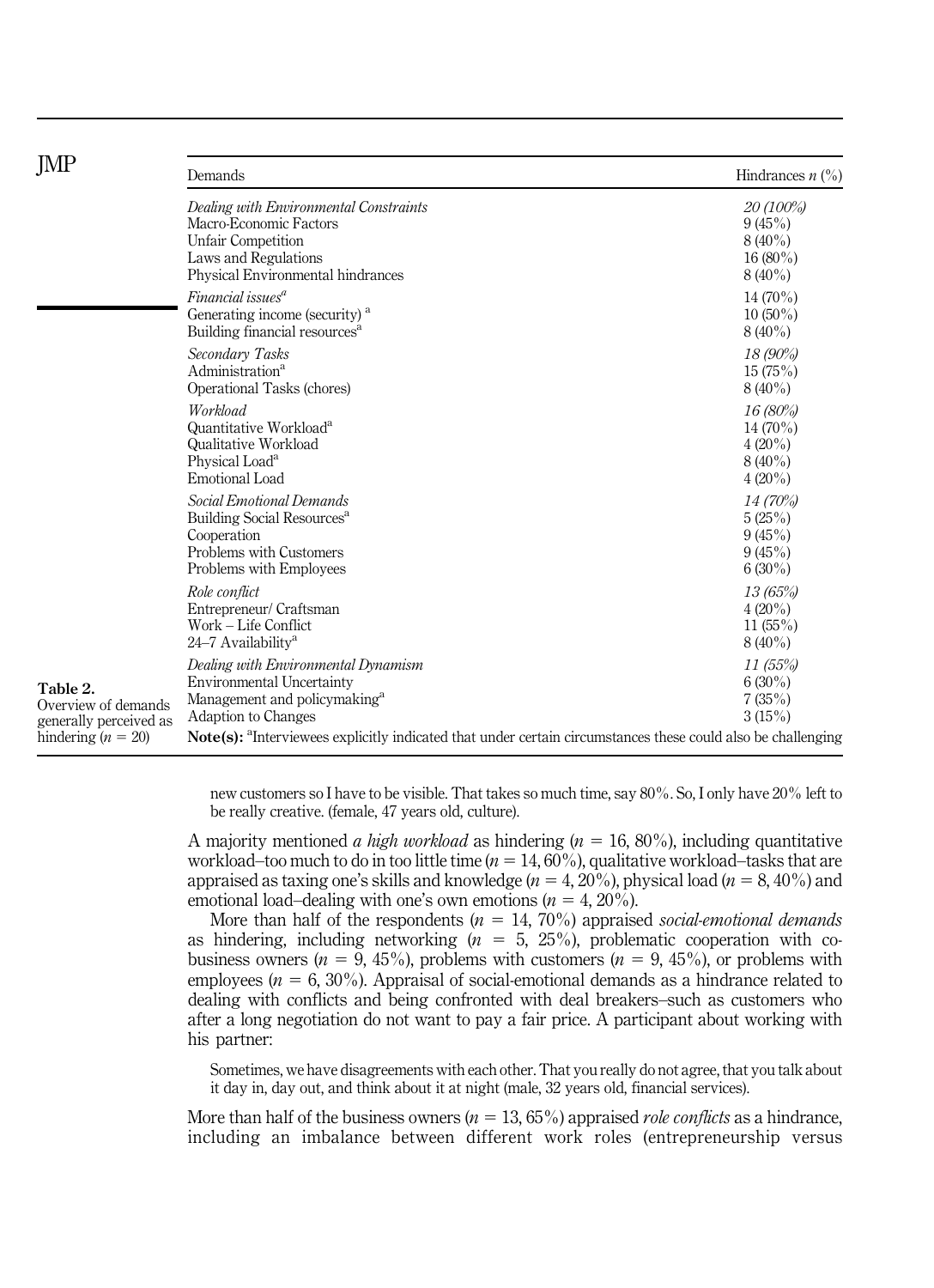craftsmanship;  $n = 4, 20\%$ ), and conflicts between work and private life ( $n = 11, 55\%$ ). An Understanding artist said:

I do not want to miss any opportunity, but I also have to rest. After a few weeks, I just notice, by being available 24/7, that I am tired. Then nothing really works out any more. (female, 47 years old, culture).

Finally, a bit more than half of the business owners ( $n = 11, 55\%$ ) mentioned *dealing with* environmental dynamism as a hindrance. These included uncertainty in the market  $(n = 6)$ , 30%) and market changes ( $n = 3, 15\%$ ). Business owners mentioned they had problems responding to dynamic environmental processes and meeting the changing market requirements, because this caused them to run behind the facts ( $n = 7, 55\%$ ). They lacked sufficient time to set clear goals and monitor progress, which created uncertainty, doubt and ambiguity. A business owner said about himself and his companion:

Our priorities change quickly and our activities are not well planned. We work disconnected from our plans. So, I do this and you do that today, and tomorrow we both do something else again. That's a hindrance, because you should tackle things policy based and planned. (male, 46 years old, wholesale).

Additional results of selective coding showed several instances where demands appraised as hindrances were interrelated. For example, dealing with environmental constraints at the macro level related to more social-emotional demands, such as a higher number of deal breakers from the side of customers and conflicts among co-owners (see [Table 3](#page-11-0) for example quotes). A high workload and 24/7 availability related to conflicts between work and private life. Key to the appraisal of demands as hindrances appears to be that they distract from the core business and are associated with feelings of dependency, lack of control and autonomy, uncertainty, unfairness, doubt and ambiguity.

#### Resource levels and challenge-hindrance appraisals

This section answers [Research Question 3:](#page-5-0) "Do appraisals of demands as challenges or hindrances depend on business owners' current resource levels?" Before investigating relationships between appraisals and resource levels, resources were identified in the answers to all the questions that had been asked in the interview. Axial coding showed that the categories of resources that emerged from the data could be mapped on the five categories of resources that are identified in COR-theory ([Hobfoll, 2001,](#page-18-0) [2002\)](#page-19-0). Hence we used the preexisting labels from COR-theory, being conditions, object, personal, social and energy resources (see [Table 3\)](#page-11-0). One additional category emerged, namely job resources (autonomy, job variety and appreciation).

Presenting all the relationships that emerged from the data linking business owners' appraisals to their resource levels is beyond the scope of this manuscript. Below, we present the most relevant findings, based on which we conclude that appraisals indeed relate to business owners' resource levels. [Table 3](#page-11-0) presents illustrative quotes.

The first finding we want to highlight is the link with business owners' conditions, specifically (1) business owner type and (2) centrality of the business owner role. Conditions are resources to the extent they are valued and sought after ([Hobfoll, 2001](#page-18-0)). As concerns business owner type, some respondents' primary interest was the content of their profession (e.g., creative artists, carpenter, hairdressers). They tended to consider demands that distract from performing their profession as hindrances, including entrepreneurial and managerial tasks. In contrast, other respondents' primary interest was in the more managerial and entrepreneurial aspects of the business. They considered operational tasks to be hindrances.

Second, if business ownership competed for resources with other roles that are central in a person's life, investments were more easily seen as sacrifices and thus demands were more easily seen as hindrances. For instance, most business owners with children, thus combining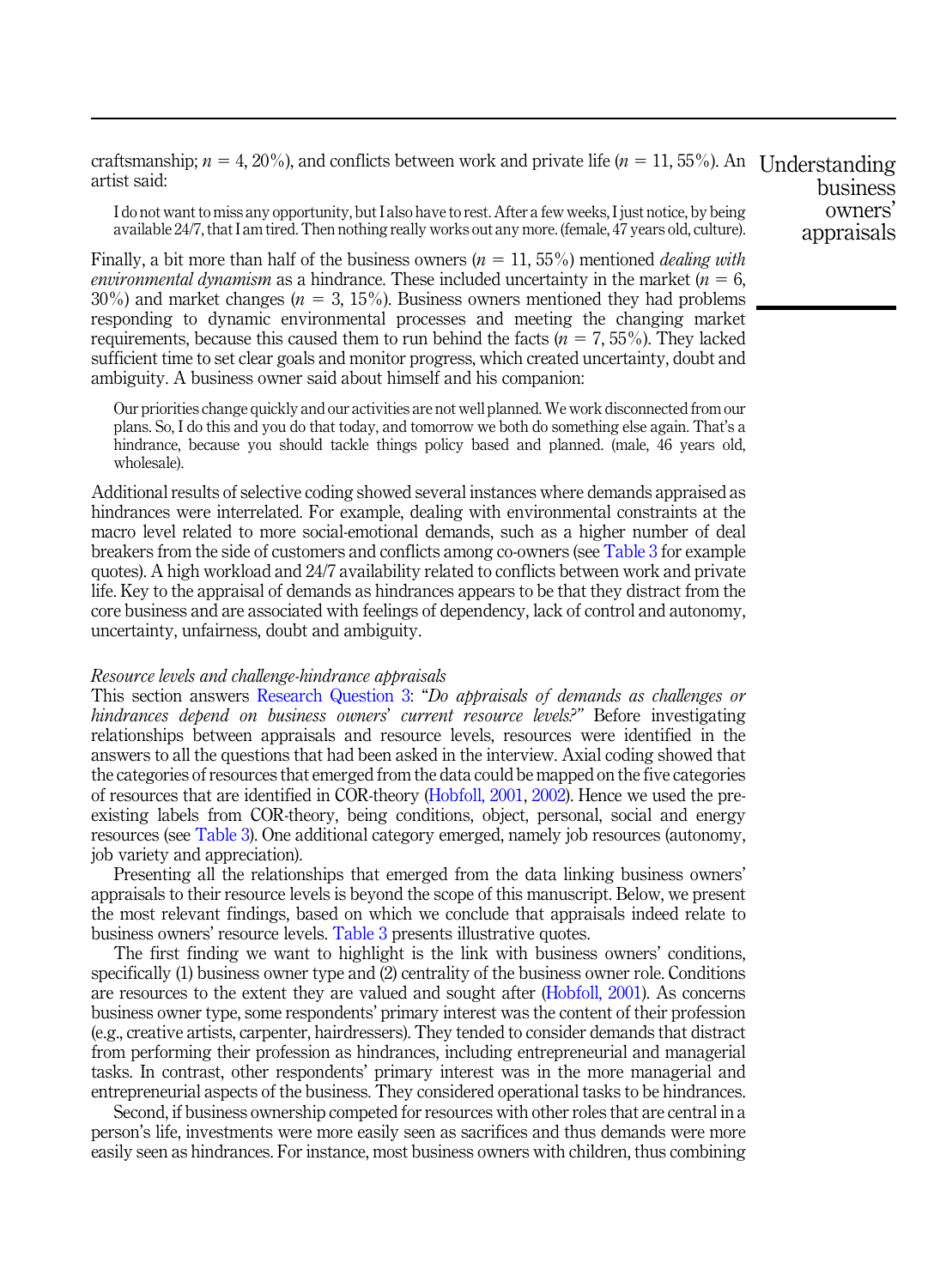<span id="page-11-0"></span>

| JMP                                                                                                                                                            | Example quotes | vision, making new plans, and connecting the right expertise, so that it can all be realized." (male, 32<br>" $\ldots$ if we do not advertise, if we do not have a web-page, well then you will not get any customers. It is<br>In contrast to what was generally reported, for a woman whose husband provided a stable income<br>etc. I also created a unreless charging system for the hospitality industry." (male, 25 years old, catering<br>"I am very convinced that as an entrepreneur, you should not work in your company. The only qualities<br>I want to have relate to entrepreneurship. In short: telling your story, binding people, developing your<br>just a huge time investment. I'd rather spend my time on creating or performing" (temale, 59 years old,<br>"If I know customers cannot afford to pay, they can just come in. I do not mind. I also do not want to<br>$_{\footnotesize {continued}}$<br>"I like to think out of box. I'm busy with questions all day. So, when I was baking fries, making burgers,<br>something to happen. You are actually available 24–7. Well you need to like that." (male, 32 years old,<br>bind customers, because if they do not want to come back, it's fine too." (female, 49 years old, personal<br>"When the phone rings all day, yes I like that. Then I am more relaxed than when I am waiting for<br>sometimes be an obstacle, because you feel guilty towards people you care about. This is sometimes<br>"My business comes first, and if it takes 100 h a week, it takes 100 h a week.  But yes, this can<br>"We have a son with special needs who still lives at home, $\ldots$ which has made certain aspects of<br>Business owners who identified more strongly with the entrepreneurial role, appraised<br>Many respondents mentioned a high workload and 24/7 as a challenge<br>customers who cannot pay their bills was not a hindrance demand<br>entrepreneurship more of a problem." (temale, 58 years old, culture)<br>Craftsmen appraised entrepreneurial tasks rather as hindrances<br>For parents, a high workload and 24/7 was rather a hindrance<br>difficult." (male, 25 years old, catering industry)<br>entrepreneurial tasks as challenges<br>years old, financial services)<br>financial services)<br>industry)<br>culture)<br>coach) |  |
|----------------------------------------------------------------------------------------------------------------------------------------------------------------|----------------|--------------------------------------------------------------------------------------------------------------------------------------------------------------------------------------------------------------------------------------------------------------------------------------------------------------------------------------------------------------------------------------------------------------------------------------------------------------------------------------------------------------------------------------------------------------------------------------------------------------------------------------------------------------------------------------------------------------------------------------------------------------------------------------------------------------------------------------------------------------------------------------------------------------------------------------------------------------------------------------------------------------------------------------------------------------------------------------------------------------------------------------------------------------------------------------------------------------------------------------------------------------------------------------------------------------------------------------------------------------------------------------------------------------------------------------------------------------------------------------------------------------------------------------------------------------------------------------------------------------------------------------------------------------------------------------------------------------------------------------------------------------------------------------------------------------------------------------------------------------------------------------------------------------------------------------------------------------------------------------------------------------------------------------------------------------------------------------------------------------------------------------------------------------------------------------------------------------------------------------------------------------------------------------------------------------------------------|--|
| Table 3.<br>Identified resources<br>and example quotes of<br>connections with<br>challenge-hindrance<br>appraisals $(N = 20)$<br>self-employed<br>individuals) | Resource       | Conditions (Self-employment type, Parental/ Partner Role)                                                                                                                                                                                                                                                                                                                                                                                                                                                                                                                                                                                                                                                                                                                                                                                                                                                                                                                                                                                                                                                                                                                                                                                                                                                                                                                                                                                                                                                                                                                                                                                                                                                                                                                                                                                                                                                                                                                                                                                                                                                                                                                                                                                                                                                                      |  |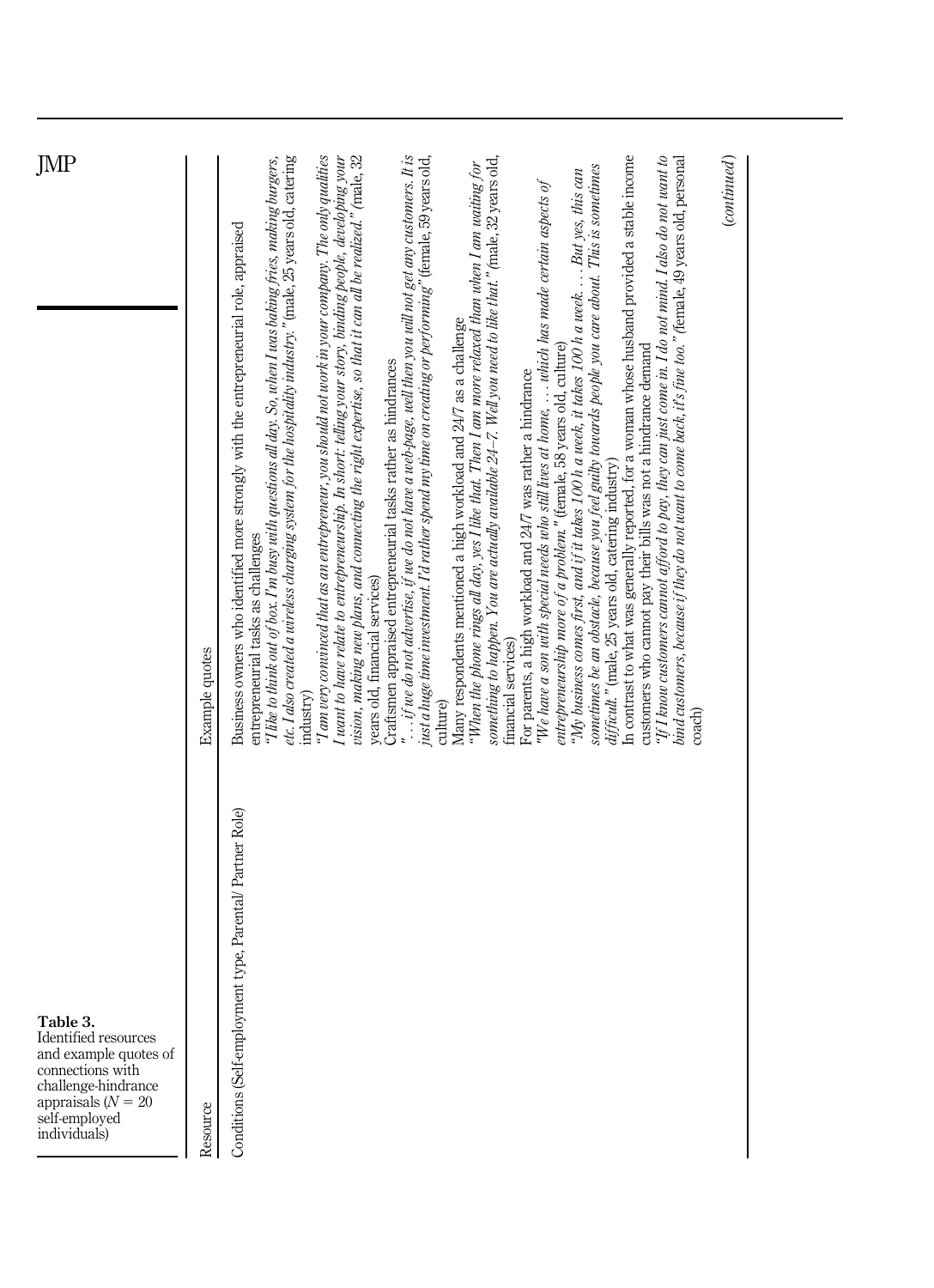| Resource                                                                                                                                                                                                        | Example quotes                                                                                                                                                                                                                                                                                                                                                                                                                                                                                                                                                                                                                                                                                                                                                                                                                                                                                                                                                                                                                                                                                                                                         |
|-----------------------------------------------------------------------------------------------------------------------------------------------------------------------------------------------------------------|--------------------------------------------------------------------------------------------------------------------------------------------------------------------------------------------------------------------------------------------------------------------------------------------------------------------------------------------------------------------------------------------------------------------------------------------------------------------------------------------------------------------------------------------------------------------------------------------------------------------------------------------------------------------------------------------------------------------------------------------------------------------------------------------------------------------------------------------------------------------------------------------------------------------------------------------------------------------------------------------------------------------------------------------------------------------------------------------------------------------------------------------------------|
| Object Resources (capital, Buildings, Tools, Machinery, solvency)                                                                                                                                               | "It gives a kick when I enter a bank and then come out and I have managed to get a loan." (male, 58)<br>obstacles. Over time you come at a certain point when you want to expand and you need money, and<br>"The bank made no trouble when I started my business and asked them if I could borrow 1.5 million<br>'In the beginning, business growth and building financial resources were actually challenges and not<br>"To get financing is a hindrance, absolutely, because I had to arrange almost everything with almost<br>euros. This is also due to the fact that my business partner [.] had a strong financial and market<br>when you arrive at the bank they say no. That is a major obstacle." (male, 59 years old, personal<br>Whether business owners appraised building financial resources as challenge or hindrance<br>nothing." (male, 48 years old, business services)<br>bosition." (female, 36 years old, health care)<br>demands depended on creditworthiness<br>years old, financial services)<br>services)                                                                                                                     |
| Lower order traits (self-efficacy, optimism, resilience, tenacity,<br>Big 5 Traits (openness, extraversion, conscientiousness)<br>proactive tendencies)<br>creativity, risk tolerance and<br>Personal Resources | "And then you just notice that it is more like enjoying a coffee together than negotiating your quote. I<br>"Guts and creativity, that is the most important. If you want things, but you cannot do them, just start<br>"Making contact or widening the network. Actually, that's not for me. I should hire someone for that,<br>$_{(continued)}$<br>"Competition was an obstacle at first, but inventing new activities creatively made it a challenge."<br>because that's really a considerable hindrance. I'm focused on myself in my studio and somewhat<br>really like that. That social contact the total picture, building a history together. That is very<br>A respondent who described herself as introverted, appraised building social resources as a<br>Lower order personal resources helped appraising demands as challenges<br>reserved and shy. So, it's a big step for me." (female, 59 years old, culture)<br>and learning goes by itself." (male, 48 years old, business services)<br>energizing." (male, 43 years old, horticulture)<br>A more extraverted respondent said<br>(female, 59 years old, culture)<br>hindrance demand |
| Table 3.                                                                                                                                                                                                        | Understanding<br>business<br>owners'<br>appraisals                                                                                                                                                                                                                                                                                                                                                                                                                                                                                                                                                                                                                                                                                                                                                                                                                                                                                                                                                                                                                                                                                                     |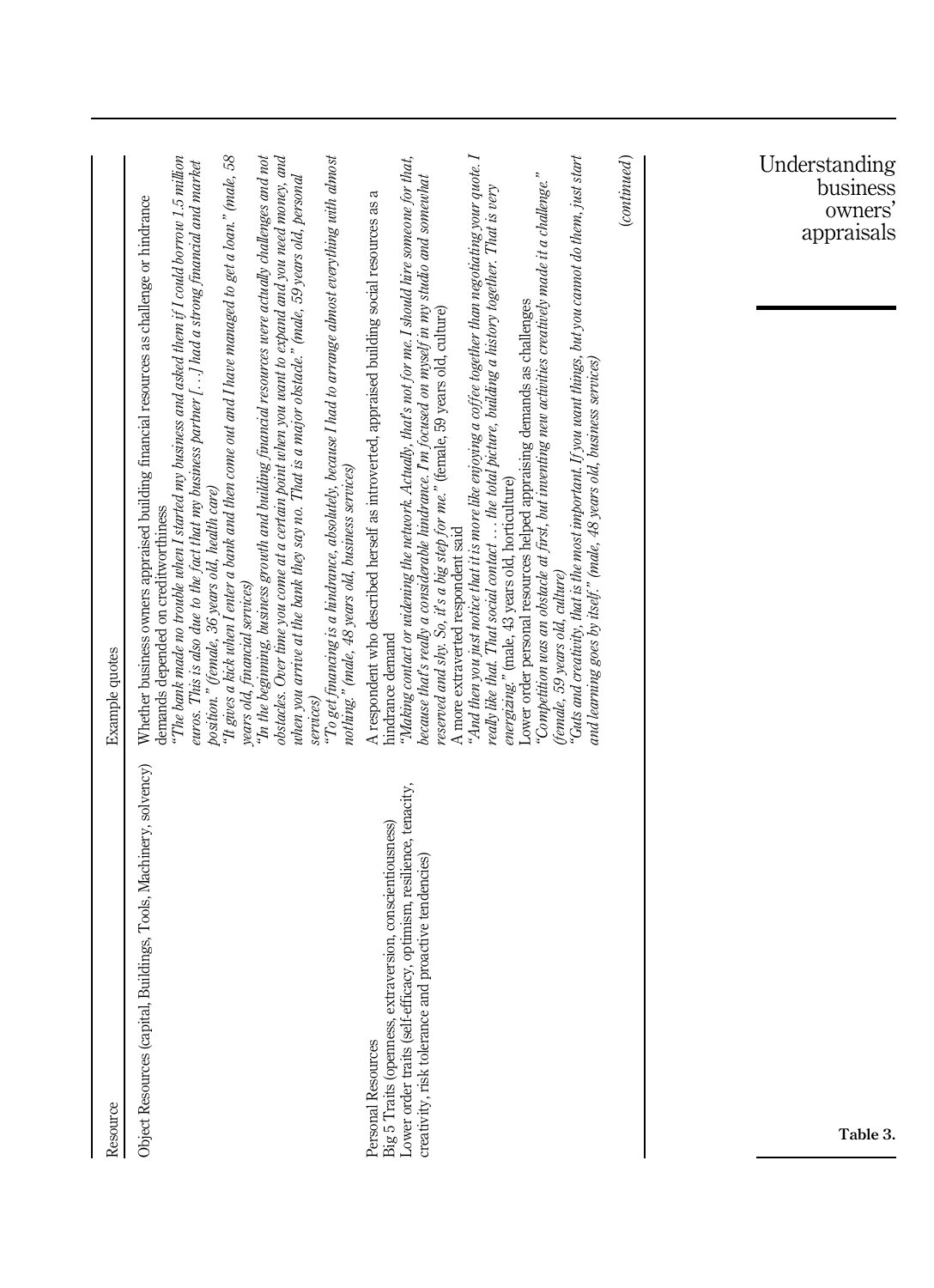| Table 3.                                                                                                      | JMP                                                                                                                                                                                                                                                                                                                                                                                                                                                                                                                                                                                                                                                                                                                                                                                                                                                                                                                                                                                                                                                                                                                                                                                                                                                                                            |
|---------------------------------------------------------------------------------------------------------------|------------------------------------------------------------------------------------------------------------------------------------------------------------------------------------------------------------------------------------------------------------------------------------------------------------------------------------------------------------------------------------------------------------------------------------------------------------------------------------------------------------------------------------------------------------------------------------------------------------------------------------------------------------------------------------------------------------------------------------------------------------------------------------------------------------------------------------------------------------------------------------------------------------------------------------------------------------------------------------------------------------------------------------------------------------------------------------------------------------------------------------------------------------------------------------------------------------------------------------------------------------------------------------------------|
| Resource                                                                                                      | Example quotes                                                                                                                                                                                                                                                                                                                                                                                                                                                                                                                                                                                                                                                                                                                                                                                                                                                                                                                                                                                                                                                                                                                                                                                                                                                                                 |
| Social Resources (Business Partners, Employees Clients, Formal<br>Networks Informal Networks)                 | With the right support, business owners appraisals of secondary tasks could turn from hindrances<br>with the help of a web designer, I see it as a kind of challenge. It's a sport to get my website higher in the<br>"By effectively using your network, you are often able to switch very quickly. And I also get the majority<br>"Computers and systems and things like that, websites, I'm honestly not very familiar with that. So yes,<br>"When I did not see what a website could represent, I perceived building a website as a hindrance. Now,<br>I deliberately have guys around me who know more about it than I do, who are optimistic, see<br>of my future clients out of it. Just creating the energy together." (male, 58 years old, ICT)<br>Social networks also helped to see adapting to changes as challenging<br>rankings of important search machines". (male, 56 years old, culture)<br>opportunities." (male, 28 years old, hospitality industry)<br>to challenges                                                                                                                                                                                                                                                                                                      |
| Energies (health, mental, physical, cognitive vitality,<br>professional skills and knowledge self-management) | "You are occupied with your core business, and next to that you also have entrepreneurial tasks, such<br>Health issues related to appraisals of, e.g., guaranteeing business outcomes and making long hours<br>"Since I broke my vertebra, I got scared. I'm doing better, but you realize that you run a lot of risks and<br>the municipality for things we wanted and actually, we did not understand how it all worked. You get<br>that it always has financial consequences." (male, 56 years old, construction)<br>"Earlier, until about five years ago, I was just up at five and then I started working on the computer<br>'I do not understand how it is going nouvadays. Recently, my husband and I had to go to someone from<br>as your personnel policy and finances. Yes, it is a challenge, but at the beginning I saw it as an obstacle.<br>older. When I prepare myself very well, I can do it, but I believe that my capacities are not sufficient<br>you have to keep learning and developing yourself" (male, 28 years old, hospitality industry)<br>before the kids got up. Yes, some day it will break you up." (male, 43 years old, horticulture)<br>Hindrance appraisals relate to lack of relevant skills<br>anymore". (female, 59 years old, culture)<br>as hindrances |
| Ecological systems (Environmental demands and resources)                                                      | "Nowadays you are an outlaw as a self-employed person. They hire you at strangulation rates. Before, I<br>had to pay far less tax and VAT, too, which made it easier for me to earn my daily bread." (male, 56<br>"Delivering good quality for a good price is definitely a challenge. Only, that is getting more and more<br>"Sales stagnated due to customers' declining confidence in the economy. It started as a challenge and<br>"Yes, you depend on the taxes and on banks and they have done too little for entrepreneurs." (male, 59<br>difficult now, because besides your own creativity and the relationship you build with your customers,<br>people more and more start to watch the expenses." (male, 43 years old, horticulture)<br>then it became an annoying hurdle." (male, 48 years old, business services)<br>years old, personal services)<br>years old, culture)                                                                                                                                                                                                                                                                                                                                                                                                        |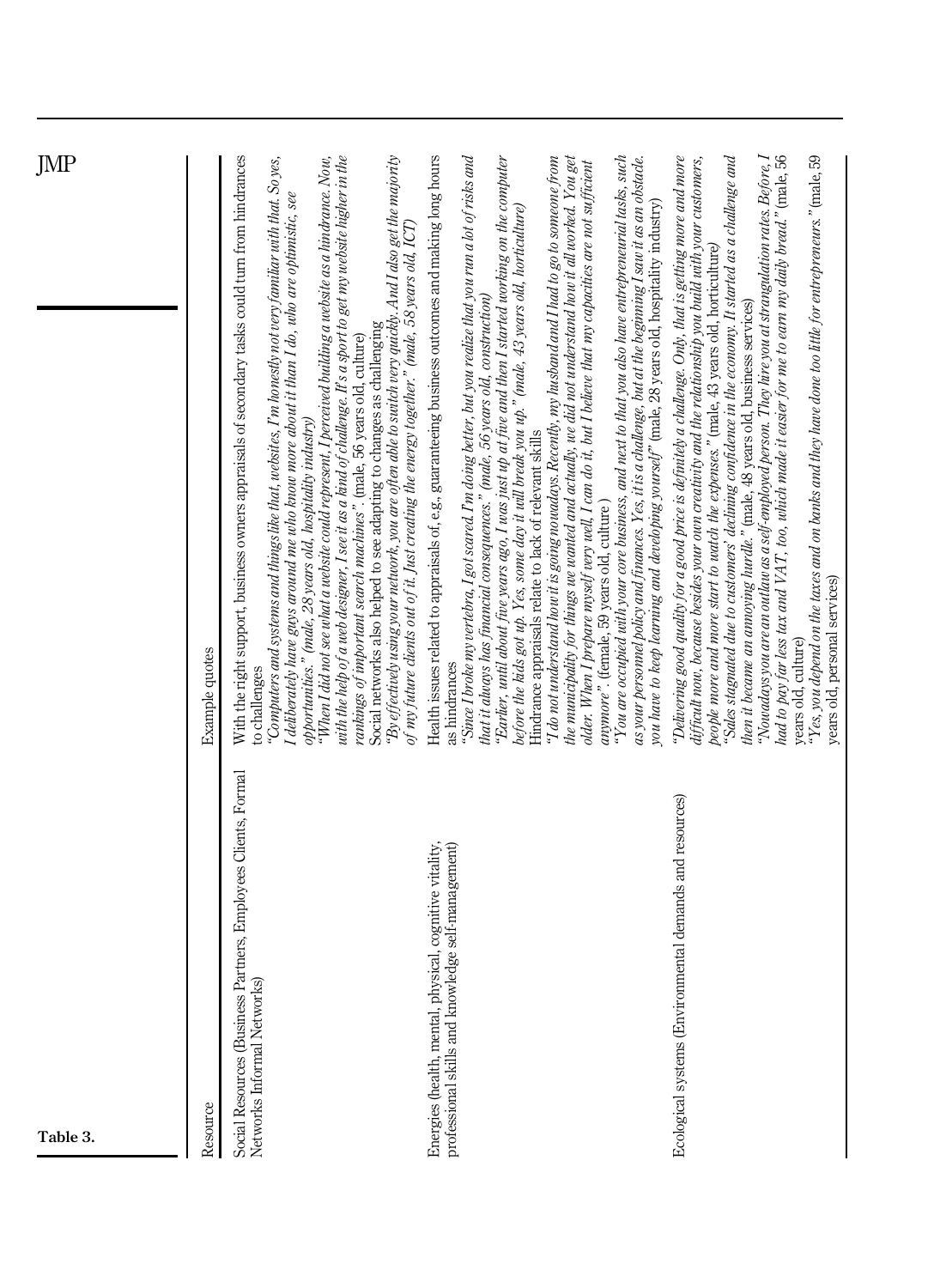the entrepreneurial with the parental role, appraised a high workload and 24/7 availability as Understanding hindrances. Another case showed that if the entrepreneurial role is not at all central, demands that are generally appraised as hindrances or even threats (e.g., customers who cannot pay the bills), may not be appraised as hindrances at all.

Several business owners further indicated that their appraisals had changed over time, together with shifts in role identification. For example, when moving from the start-up phase to a more mature phase of the business, they shifted from acting primarily a professional, to acting primarily an entrepreneur, leader and manager. Consequently, the appraisal of tasks related to directing and organizing the business (systems, processes and procedures), as well as in dealing with employees and personnel policy changed from primarily hindrances to rather challenging. Appraisals could also change after business owners had experienced important life events that impacted role centrality and role hierarchies, such as getting married, getting divorced, losing a partner, or starting a family.

Other resources that played a role include object resources (capital, solvency and modernity of durable assets), personal resources (openness to experience, extraversion, conscientiousness, self-efficacy, optimism, resilience, passion, tenacity, creativity, risk tolerance and proactive tendencies), social resources (emotional, instrumental, information, and feedback support from business partners, employees, clients, formal networks and informal networks), energy resources (health and vitality, professional skills and knowledge, self-management skills) and job resources (job autonomy, task diversity, and appreciation). These resources rather, although not exclusively, appeared to relate to challenge-hindrance appraisals through the expectation of being able to deal with demands in a successful way or not (See [Table 3](#page-11-0)).

For example, good solvency increased the likelihood that demands related to acquiring resources, creating value and guaranteeing business outcomes were seen as challenging. However, when business owners lacked sufficient creditworthiness, these demands could turn into insurmountable obstacles. Lack of liquid financial resources typically hinders many business processes, which lowers the perception of motivational aspects of guaranteeing business performance whilst making the hindering aspects more salient. Likewise, performing administrative and operational tasks was more strongly appraised as a hindrance in case business owners lacked the financial option to outsource it. In other cases it was just seen as boring or tedious. Lack of knowledge and skills, including self- and stress management skills, related to seeing many tasks as a hindrance, such as certain administrative tasks, dealing with employees, a high work load and 24/7 availability.

Again, business owners mentioned changes in appraisal over time. Guaranteeing business outcomes became more challenging after a period of consistent production, which had not only increased liquidity and solvency, but also their confidence and a sense of self-efficacy. In contrast, aging business owners mentioned they appraised administrative and operational tasks as well as dealing with laws and regulations increasingly as hindrances, for example because of increased digitization for which they lacked the required knowledge and skills. Although business owners may not primarily self-select in physically demanding jobs, a surprising number of business owners mentioned a decline in physical resources as a reason to reappraise challenges as hindrances (See [Table 3](#page-11-0)).

In sum, results of selective coding showed support for the contention that the appraisal of demands depends on a range of business and personal resources. Different mechanisms seem to be at work, which deserve to be further tested. Role identification and centrality appeared to play an important role through coloring the valence of expected gains and losses. Other resources may rather play a role through influencing the way business owners expect to be able to deal with demands. Business owners mentioned changes in the appraisals of demands, which related to (1) life events that shift role identities and hierarchies; (2) gradual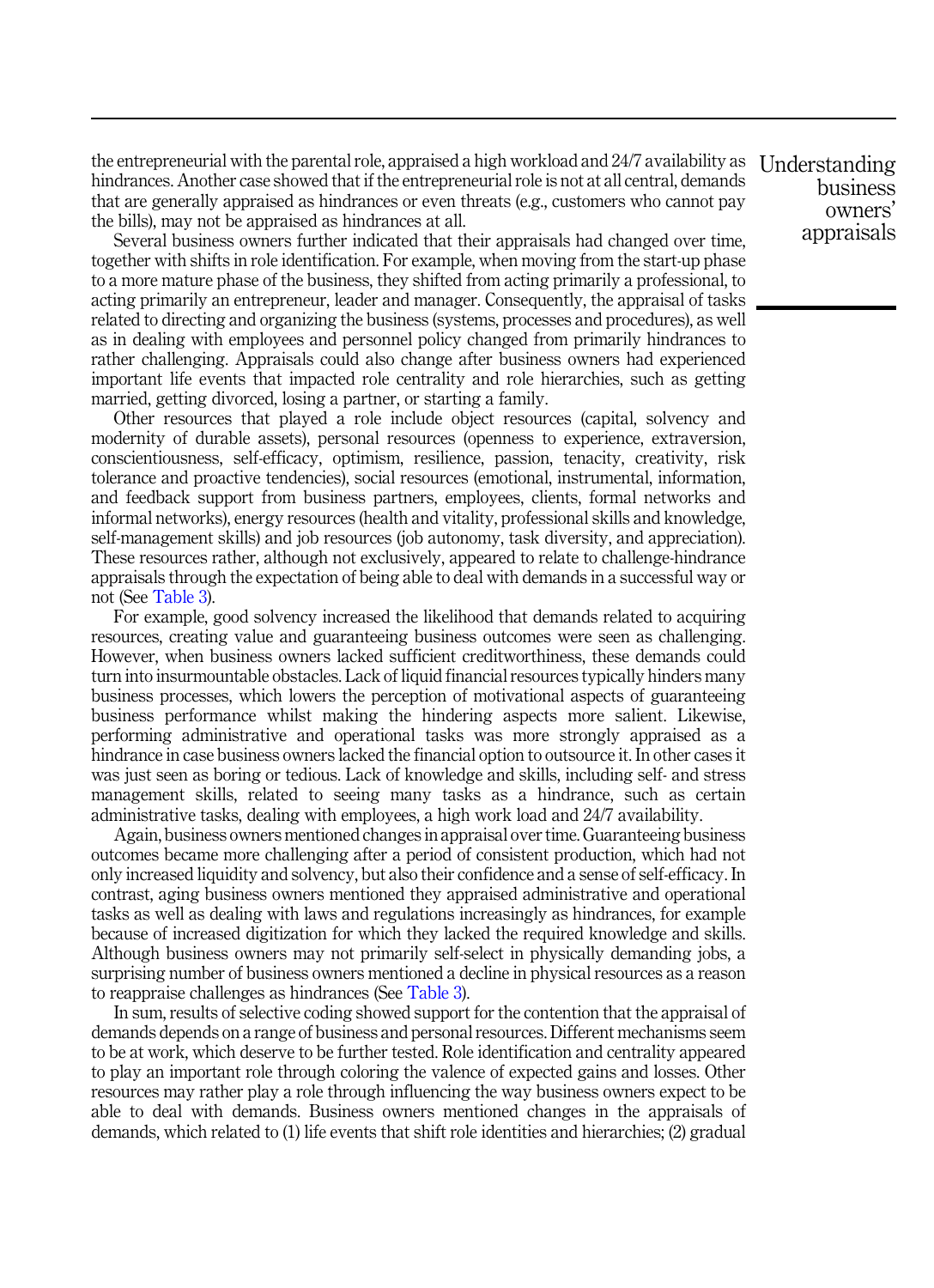learning and personal growth or lack thereof, and (3) aging accompanied by declines in business owners' physical and cognitive abilities.

# **Discussion**

This qualitative study investigated business owners' appraisals of their job demands as challenges and/or hindrances and provides in-depth knowledge in how the appraisal of demands differs between business owners and changes over time. This study applied a partially grounded qualitative research approach, addressing the research tension related to working with predefined categorizations of demands as challenges or hindrances (e.g., [Searle](#page-19-0) [and Auton, 2015;](#page-19-0) [Staufenbiel and K](#page-20-0)ö[nig, 2010\)](#page-20-0). Moreover, it used an inductive top-down reasoning approach through partly building on the general principles of COR-theory [\(Hobfoll,](#page-18-0) [2001;](#page-18-0) [Hobfoll](#page-19-0) et al., 2018). Aim was to build a coherent theoretical framework, which is shown in [Figure 1.](#page-2-0)

#### Theoretical implications

The study started with a general investigation of what aspects of the job business owners themselves would mention as job demands. We do not mean to promote a jingle fallacy (calling a different phenomenon by the same name), but a discrepancy was identified between business owners' own conceptualizations of demands and current research practice. Business owners mentioned aspects of the job that would fit a broader concept of demands than have hitherto been investigated (see the left-hand side of [Figure 1](#page-2-0)). In specific, these demands related to entrepreneurial tasks, such as guaranteeing business outcomes, strategic management tasks, or dealing with uncontrollable environmental constraints. In line with an earlier call that peoples' actions are central to understanding business ownership in general [\(Frese, 2009\)](#page-18-0), this finding underscores that studies on well-being and performance outcomes of business ownership need to be taken beyond the traditional job characteristics approach that has been applied extensively to employees working on pay-role (see for an example [Stephan and Roesler, 2010](#page-20-0)). Business owners' entrepreneurial and management tasks could be included as a central element of job demands, as well as issues related to balancing different life domains.

In answer to the first research question, open and axial coding of the data showed six categories of demands that were appraised as challenging by the majority of the business owners, labelled "building resources"; "creating value"; "realizing business outcomes"; "entrepreneurial and strategic managerial activities"; "entrepreneurial job characteristics," and "dealing with cultural dimensions". These demands can be seen as central elements of business ownership and typically relate to striving for or achieving entrepreneurial success in a broad sense of the word, including financial firm performance, healthy workplace relationships, community impact and personal growth and satisfaction (Wach et al.[, 2016\)](#page-20-0). This corroborates the contention that challenge demands indicate expectations of achieving important positive outcomes (c.f., [Lepine](#page-19-0) *et al.*, 2005).

In answer to the second research question, open and axial coding showed that most business owners appraised the following demands as hindering:"dealing with environmental constraints";"secondary tasks";"a high workload";"social demands";"work-life conflict" and "dealing with environmental dynamism". Hindering aspects were distractions from core business, doing investments with no clear connection to future gains and experienced lack of control, uncertainty, doubt and ambiguity. These were previously identified as common background stressors in entrepreneurship [\(Schonfeld and Mazzola, 2015](#page-19-0)). Demands posing a threat to the continuity of the business were mentioned here as well. Following [Searle and](#page-19-0) [Auton \(2015\)](#page-19-0) and [Tuckey](#page-20-0) et al. (2015), it might be better to speak of threat rather than hindrance appraisal in such cases. Effects of threat appraisals on managers' decision making processes have been well documented (e.g., [Jackson and Dutton, 1988](#page-19-0)). It may be worthwhile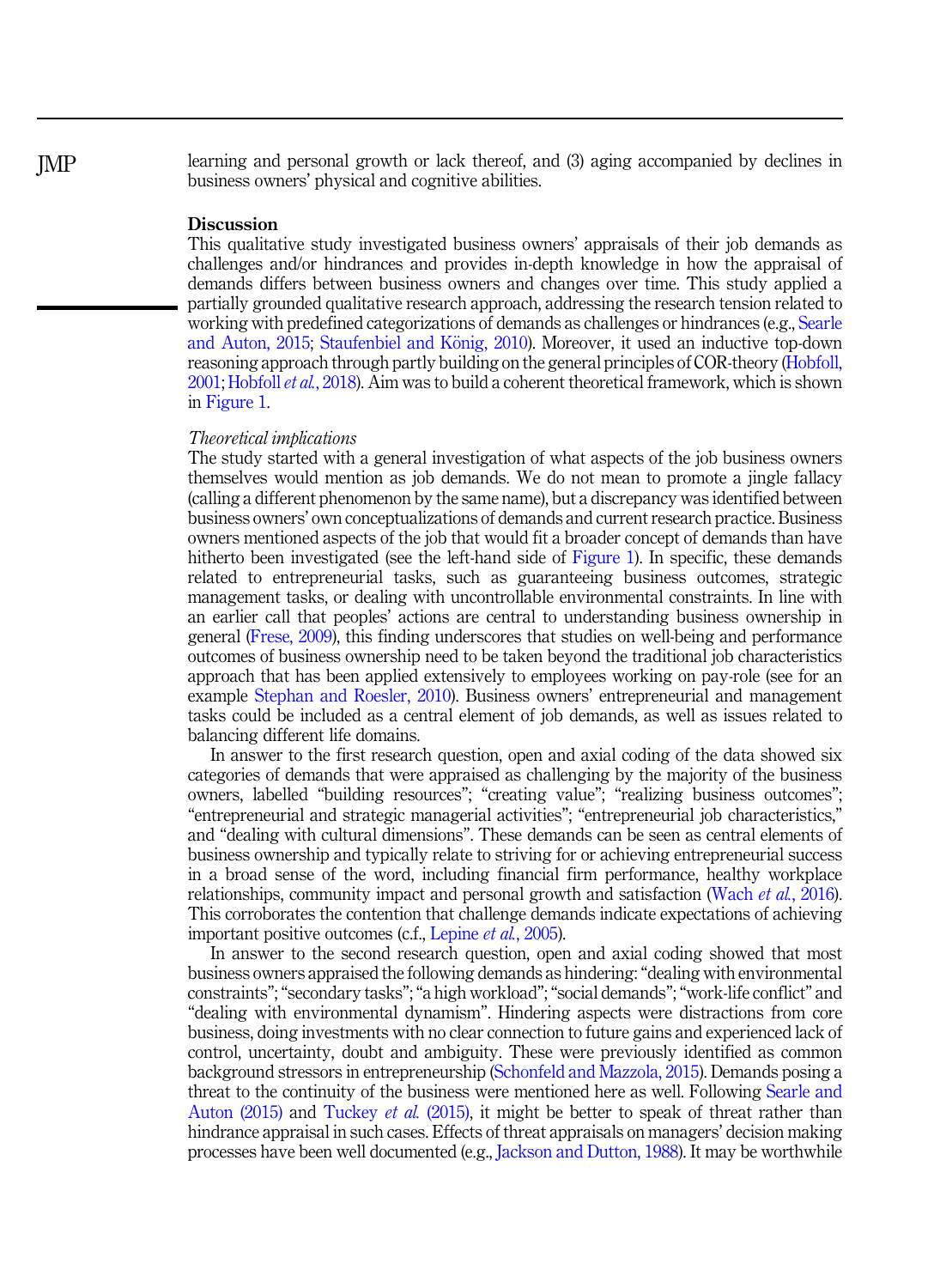to integrate these insights into investigations of business owners' job demands as predictors of well-being and performance. Whether hindrance appraisals influence business owners' decision-making processes differently form threat appraisals deserves further investigation.

As theorized, most demands were not seen unambiguously as either a challenge or a hindrance. Building on COR-theory [\(Hobfoll, 2001](#page-18-0)), the explanation of differences in appraisal was sought in differences in current resource levels [\(Research Question 3](#page-5-0)). Data confirmed this contention. Axial coding of our data showed six broad categories, of resources, five of which were conform COR-Theory [\(Hobfoll, 2001](#page-18-0)). An additional sixth category (job resources) emerged from the data. Broadly two processes could be identified (see [Figure 1\)](#page-2-0), paralleling the primary and secondary appraisal processes from the Transactional Stress Theory ([Folkman and Lazarus, 1987](#page-18-0)).

The first process involved condition resources, which were connected to business owners' professional (e.g., craftsmanship versus entrepreneurially oriented) and non-professional roles (e.g., being a spouse and/or parent). In line with role identity theory ([Thoits, 1991\)](#page-20-0), results showed that demands are more readily appraised as challenges if they can be seen as investments in business owners' core roles (e.g., 24/7 availability), whereas these same demands are appraised as hindrances in case they are seen as interfering with possible other roles that are central in business owners' lives, such as the parental role. Extending role identity theory, differences in entrepreneurial role identities–inventor, founder or developer ([Cardon](#page-18-0) *et al.*, 2009) can be expected to play a role in different appraisals, too, through coloring business owners' perception of what outcomes are valued over others. This implies that in order to understand business owners' appraisal of demands as challenges, it may be crucial to also understand individual differences in defining "success", which are based in their basic values (Wach et al.[, 2016\)](#page-20-0).

In line with the more traditional explanation based on COR-theory ([Hobfoll, 2001\)](#page-18-0), other categories of resources rather, although not exclusively, played a role in challenge-hindrance appraisals through (anticipated) effectiveness of business owners' strategies to deal with demands, secure gains and ward off potential threats and losses (c.f., secondary appraisal; [Folkman and Lazarus, 1987\)](#page-18-0). People who possess more resources can use more effective strategies to increase their resource reservoirs and prevent further resource loss, and thus have greater expectations of gain (see the right-hand side of [Figure 1\)](#page-2-0).

Results further showed support for the notion of resource passageways, "ecological conditions that either foster and nurture, or limit and block resource creation and sustenance" ([Hobfoll](#page-19-0) et al., 2018, p. 106). For example, most business owners appraised a high workload, 24/7 availability and resource acquisition as challenging. However, in the face of an economic downturn, environmental constraints (e.g. unfair competition) and environmental dynamism, these same demands were typically seen as hindrances or even threats. These findings underscore that in order to understand business owners appraisals it is important to pay attention to their ecological systems (see top of [Figure 1](#page-2-0)). Understanding interactions between the individual, the company and societal characteristics are key to understanding psychological processes in business ownership [\(Gorgievski and Stephan, 2016](#page-18-0)).

Three processes over time emerged that would be interesting to investigate further. First, appraisals of demands can change as a consequence of life events that cause a shift in identity role salience and hierarchies. These shifts can happen across life domains, or within entrepreneurial roles ([Crommelinck](#page-18-0) *et al.*, 2016). Second is formal and informal learning (or lack thereof), which plays a crucial role being able to deal with the demands of further developing the business and in order to stay ahead of the requirements of a changing society. The third process is aging. Prior research has linked increased age to many changes in physiological, affective and cognitive functioning, personality traits and motivational factors ([Truxillo](#page-20-0) et al., 2015). These include reductions in fluid intelligence–processing speed, selective attention and working memory capacity. In case business owners fail to keep their

Understanding business owners' appraisals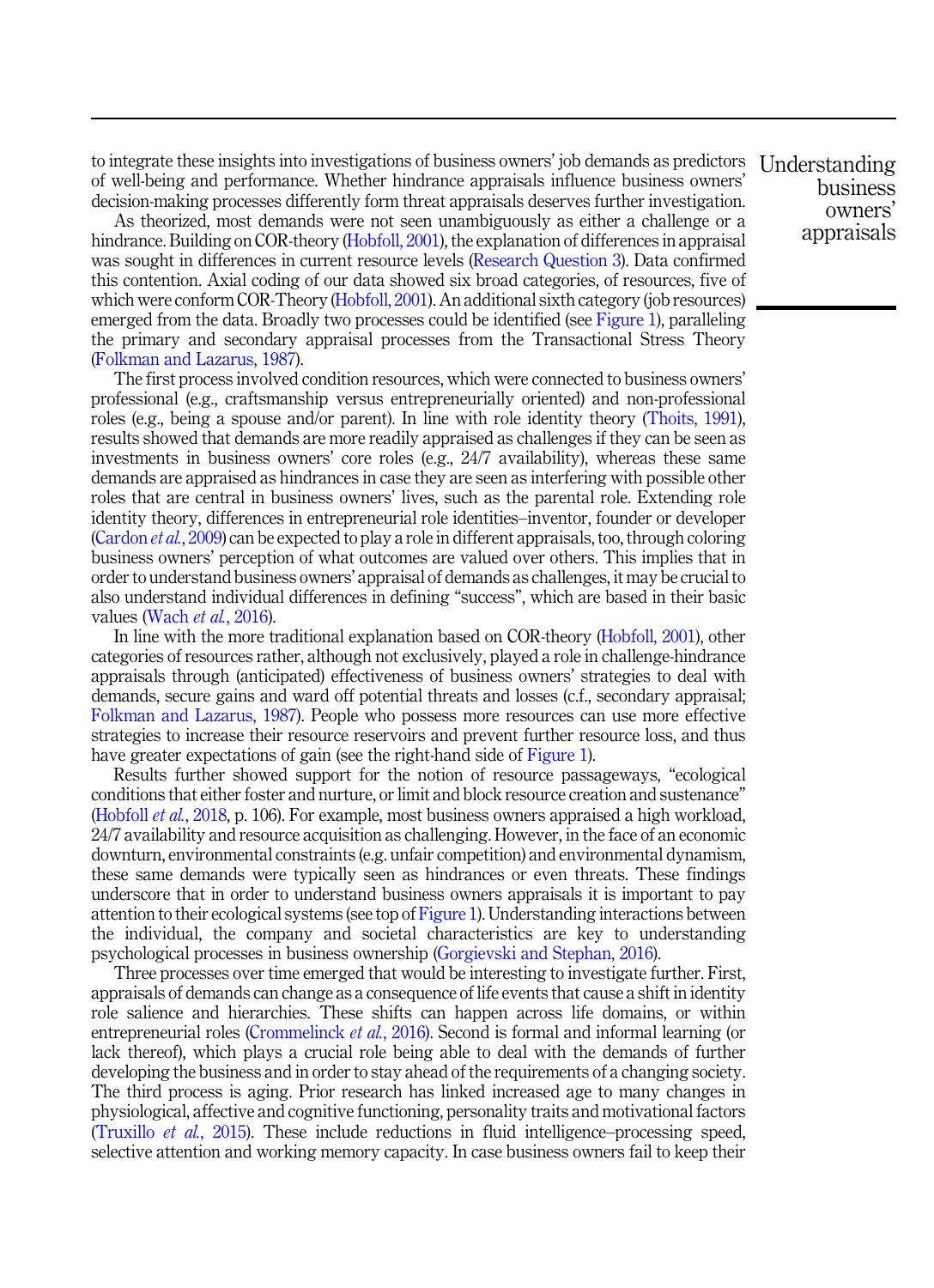<span id="page-17-0"></span>skills and knowledge up-to-date, or in the case of deteriorating cognitive abilities related to aging, technological advancement and changing consumer needs are appraised as hindrances rather than challenges. With the current aging of society, this is an important topic for further investigation.

# Limitations and future research

Limitations of the current study relate to the characteristics of the sample of only small business owners during the survival stage of the firm's life cycle. Future studies addressing business owners during other stages of the firm may need to revisit the list of demands. The literature on crises related to business life cycles may help identify what demands may be particularly relevant during other stages of the business cycle (cf., [Scott and Bruce, 1987](#page-19-0)). The sample size was also relatively small. This may explain why few salient differences emerged between the solo self-employed and business owners with employees, although obviously, some employee-related demands and resources only apply to the latter group.

In order to test the contentions of our theoretical model ([Figure 1](#page-2-0)), a quantitative or multimethod longitudinal approach would be suited. The study could include objective assessments of branch and societal level variables and objective financial business indicators in addition to business owners' self-reports of their passions and role identification. Our results underscore that even in relatively homogeneous occupational samples, challengehindrance appraisals of demands would need to be measured explicitly (cf. Prem *et al.*[, 2017](#page-19-0); [Searle and Auton, 2015\)](#page-19-0). This is all the more important in heterogeneous samples across different macroeconomic situations or in longitudinal research with relatively long time intervals that cross the boundaries of the entrepreneurial life cycle. Interesting avenues for future research include long term processes involving identity shifts, formal and informal learning and aging. Studies could also expand the model with subsequent steps in the stress process, such as coping strategies and entrepreneurs' wellbeing.

#### Conclusion and practical implications

In conclusion, this study indicates that in the eye of the business owner, distinctions between challenges and hindrances are not always clear-cut. Instead, challenge-hindrance appraisals are influenced by a complex interplay of personal and environmental factors. Our findings suggest that to better understand business owners' appraisals, one needs to identify possible lacunas in resource levels, such as gaps in knowledge, self-management, and emotionmanagement skills. Moreover, it is equally important to pay attention to business owners'role identification, in order to understand what makes them thick. Policymakers and professional associations should create supportive environmental conditions enabling resource passageways that stimulate business owners to appraise demands as more challenging.

#### References

- Annink, A., den Dulk, L. and Steijn, B. (2016), "Work–Family conflict among employees and the selfemployed across Europe", Social Indicators Research, Vol. 126 No. 2, pp. 571-593, doi: [10.1007/](https://doi.org/10.1007/s11205-015-0899-4) [s11205-015-0899-4.](https://doi.org/10.1007/s11205-015-0899-4)
- Bakker, A.B. and Demerouti, E. (2017), "Job demands-resources theory: taking stock and looking forward", Journal of Occupational Health Psychology, Vol. 22 No. 3, pp. 273-285, doi: [10.1037/](https://doi.org/10.1037/ocp0000056) [ocp0000056.](https://doi.org/10.1037/ocp0000056)
- Bakker, A.B. and Sanz-Vergel, A.I. (2013), "Weekly work engagement and flourishing: the role of hindrance and challenge job demands", Journal of Vocational Behavior, Vol. 83 No. 3, pp. 397-409, doi: [10.1016/j.jvb.2013.06.008](https://doi.org/10.1016/j.jvb.2013.06.008).
- Benz, M. and Frey, B.S. (2004), "Being independent raises happiness at work", Swedish Economic Policy Review, Vol. 11, pp. 95-134.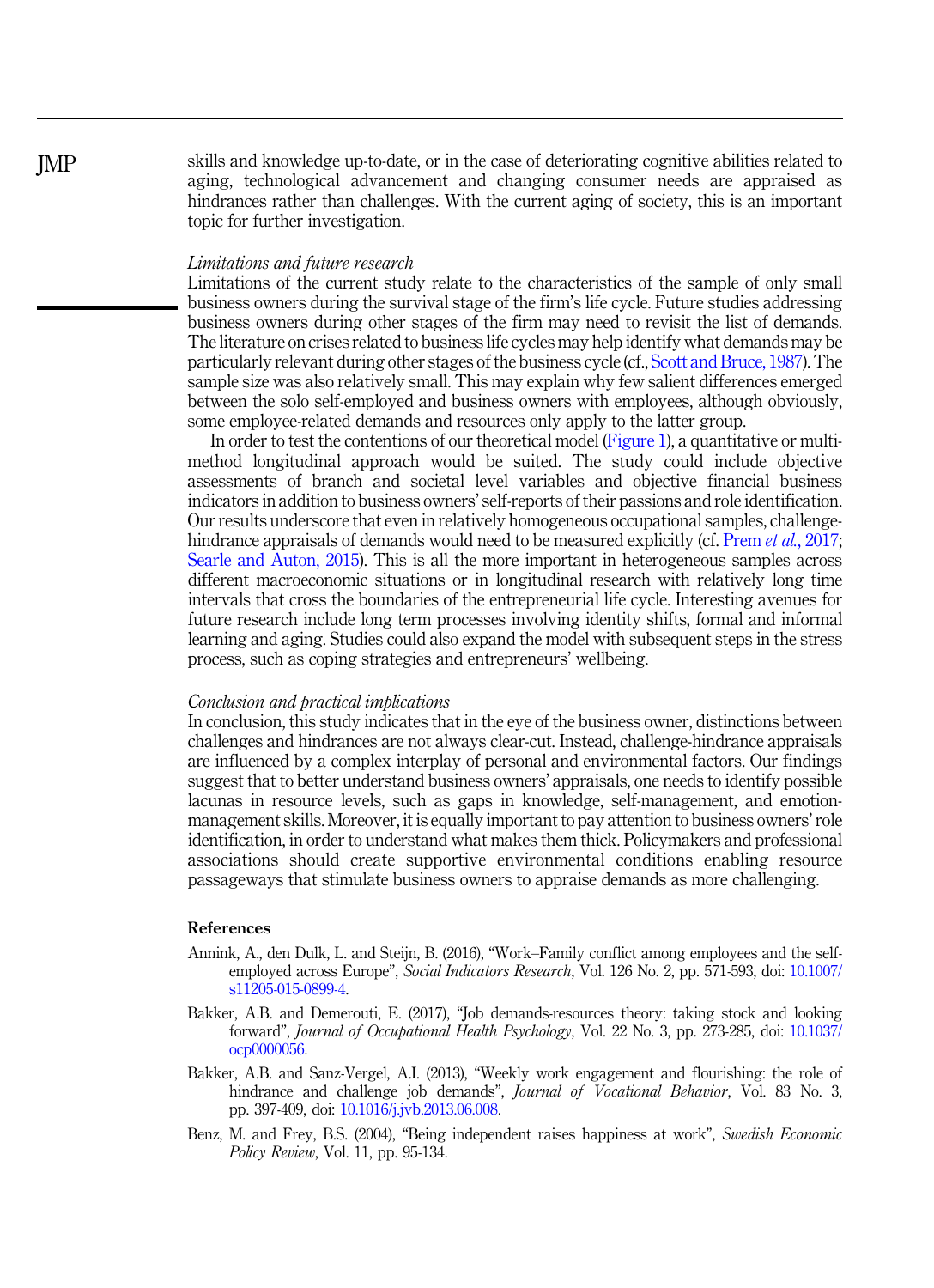- <span id="page-18-0"></span>Binder, M. and Coad, A. (2016), "How satisfied are the self-employed? A life domain view", *Journal of* Understanding<br>Lightnings Studies Vol. 17 No. 4 ap 1400-1422, doi: 10,1007/010000.015.0650.0 Happiness Studies, Vol. 17 No. 4, pp. 1409-1433, doi: [10.1007/s10902-015-9650-8.](https://doi.org/10.1007/s10902-015-9650-8)
- Cardon, M.S. and Patel, P.C. (2015), "Is stress worth it? Stress-related health and wealth trade-offs for entrepreneurs", *Applied Psychology*, Vol. 64 No. 2, pp. 379-420, doi: [10.1111/apps.12021](https://doi.org/10.1111/apps.12021).
- Cardon, M.S., Wincent, J., Singh, J. and Drnovsek, M. (2009), "The nature and experience of entrepreneurial passion", *Academy of Management Review*, Vol. 34 No. 3, pp. 511-532, doi: [10.](https://doi.org/10.5465/AMR.2009.40633190) [5465/AMR.2009.40633190.](https://doi.org/10.5465/AMR.2009.40633190)
- Cavanaugh, M.A., Boswell, W.R., Roehling, M.V. and Boudreau, J.W. (2000), "An empirical examination of self-reported work stress among US managers", Journal of Applied Psychology, Vol. 85 No. 1, pp. 65-74, doi: [10.1037/0021-9010.85.1.65](https://doi.org/10.1037/0021-9010.85.1.65).
- Crommelinck, M., De Beuckelaer, A., Anseel, F., Vermeire, J. and Collewaert, V. (2016), "When passion fades: disentangling the temporal dynamics of entrepreneurial passion for founding", *Journal of* Management Studies, Vol. 53 No. 6, pp. 966-995, doi: [10.1111/joms.12193](https://doi.org/10.1111/joms.12193).
- Delgado García, J.B., De Quevedo Puente, E. and Blanco Mazagatos, V. (2015), "How affect relates to entrepreneurship: a systematic review of the literature and research agenda", International Journal of Management Reviews, Vol. 17 No. 2, pp. 191-211, doi: [10.1111/ijmr.12058.](https://doi.org/10.1111/ijmr.12058)
- Dijkhuizen, J., van Veldhoven, M. and Schalk, R. (2014), "Development and validation of the entrepreneurial job demands scale", International Journal of Knowledge, Innovation and Entrepreneurship, Vol. 2 No. 1, pp. 70-89.
- Dijkhuizen, J., Gorgievski, M.J., van Veldhoven, M.J.P.M. and Schalk, R. (2016), "Feeling successful as an entrepreneur: a job demands — resources approach", International Entrepreneurship and Management Journal, Vol. 12 No. 2, pp. 555-573, doi: [10.1007/s11365-014-0354-z](https://doi.org/10.1007/s11365-014-0354-z).
- Dijkhuizen, J., Gorgievski, M.J., van Veldhoven, M.J.P.M. and Schalk, R. (2017), "Well-being, personal success and business performance among entrepreneurs: a two-wave study", Journal of Happiness Studies, Vol. 19, pp. 2187-2204, doi: [10.1007/s10902-017-9914-6.](https://doi.org/10.1007/s10902-017-9914-6)
- Folkman, S. and Lazarus, R.S. (1987), "Transactional theory and research on emotions and coping", European Journal of Personality, Vol. 1, March, pp. 141-169, available at: [http://0-web.b.](http://0-web.b.ebscohost.com.sally.sandiego.edu/ehost/pdfviewer/pdfviewer?vid=2&sid=535f9a36-1166-41c8-9fdd-d89e6fa96249%40sessionmgr198&hid=110) [ebscohost.com.sally.sandiego.edu/ehost/pdfviewer/pdfviewer?vid](http://0-web.b.ebscohost.com.sally.sandiego.edu/ehost/pdfviewer/pdfviewer?vid=2&sid=535f9a36-1166-41c8-9fdd-d89e6fa96249%40sessionmgr198&hid=110)=[2&sid](http://0-web.b.ebscohost.com.sally.sandiego.edu/ehost/pdfviewer/pdfviewer?vid=2&sid=535f9a36-1166-41c8-9fdd-d89e6fa96249%40sessionmgr198&hid=110)=[535f9a36-1166-41c8-](http://0-web.b.ebscohost.com.sally.sandiego.edu/ehost/pdfviewer/pdfviewer?vid=2&sid=535f9a36-1166-41c8-9fdd-d89e6fa96249%40sessionmgr198&hid=110) [9fdd-d89e6fa96249%40sessionmgr198&hid](http://0-web.b.ebscohost.com.sally.sandiego.edu/ehost/pdfviewer/pdfviewer?vid=2&sid=535f9a36-1166-41c8-9fdd-d89e6fa96249%40sessionmgr198&hid=110)=[110.](http://0-web.b.ebscohost.com.sally.sandiego.edu/ehost/pdfviewer/pdfviewer?vid=2&sid=535f9a36-1166-41c8-9fdd-d89e6fa96249%40sessionmgr198&hid=110)
- Foo, M.D., Uy, M.A. and Baron, R.A. (2009), "How do feelings influence effort? An empirical study of entrepreneurs' affect and venture effort", Journal of Applied Psychology, Vol. 94, pp. 1086-1094, doi: [10.1037/a0015599.](https://doi.org/10.1037/a0015599)
- Frese, M. (2009), "Towards a psychology of entrepreneurship: an action theory perspective", Foundations and Trends in Entrepreneurship, Vol. 5 No. 6, pp. 437-496, doi: [10.1561/0300000028](https://doi.org/10.1561/0300000028).
- Glaser, B.G. and Strauss, A.L. (1967), The Discovery of Grounded theoryStrategies for Qualitative Research, Aldine, Chicago, IL.
- Gorgievski, M.J. and Stephan, U. (2016), "Advancing the psychology of entrepreneurship: a review of the psychological literature and an introduction", Applied Psychology, Vol. 65 No. 3, pp. 437-468, doi: [10.1111/apps.12073.](https://doi.org/10.1111/apps.12073)
- Gorgievski, M.J., Bakker, A.B., Schaufeli, W.B., Van der Veen, H.B. and Giessen, C.W.M. (2010), "Financial problems and psychological distress: investigating reciprocal effects among business owners", Journal of Occupational and Organizational Psychology, Vol. 83 No. 2, pp. 513-530, doi: [10.1348/096317909X434032.](https://doi.org/10.1348/096317909X434032)
- Grant, S. and Ferris, K. (2012), "Identifying sources of occupational stress in entrepreneurs for measurement", International Journal of Entrepreneurial Venturing, Vol. 4 No. 4, p. 351, doi: [10.](https://doi.org/10.1504/ijev.2012.049828) [1504/ijev.2012.049828](https://doi.org/10.1504/ijev.2012.049828).
- Hobfoll, S.E. (2001), "The influence of culture, community, and the nested-self in the stress process: advancing conservation of resources theory", Applied Psychology, Vol. 50 No. 3, pp. 337-421, doi: [10.1111/1464-0597.00062.](https://doi.org/10.1111/1464-0597.00062)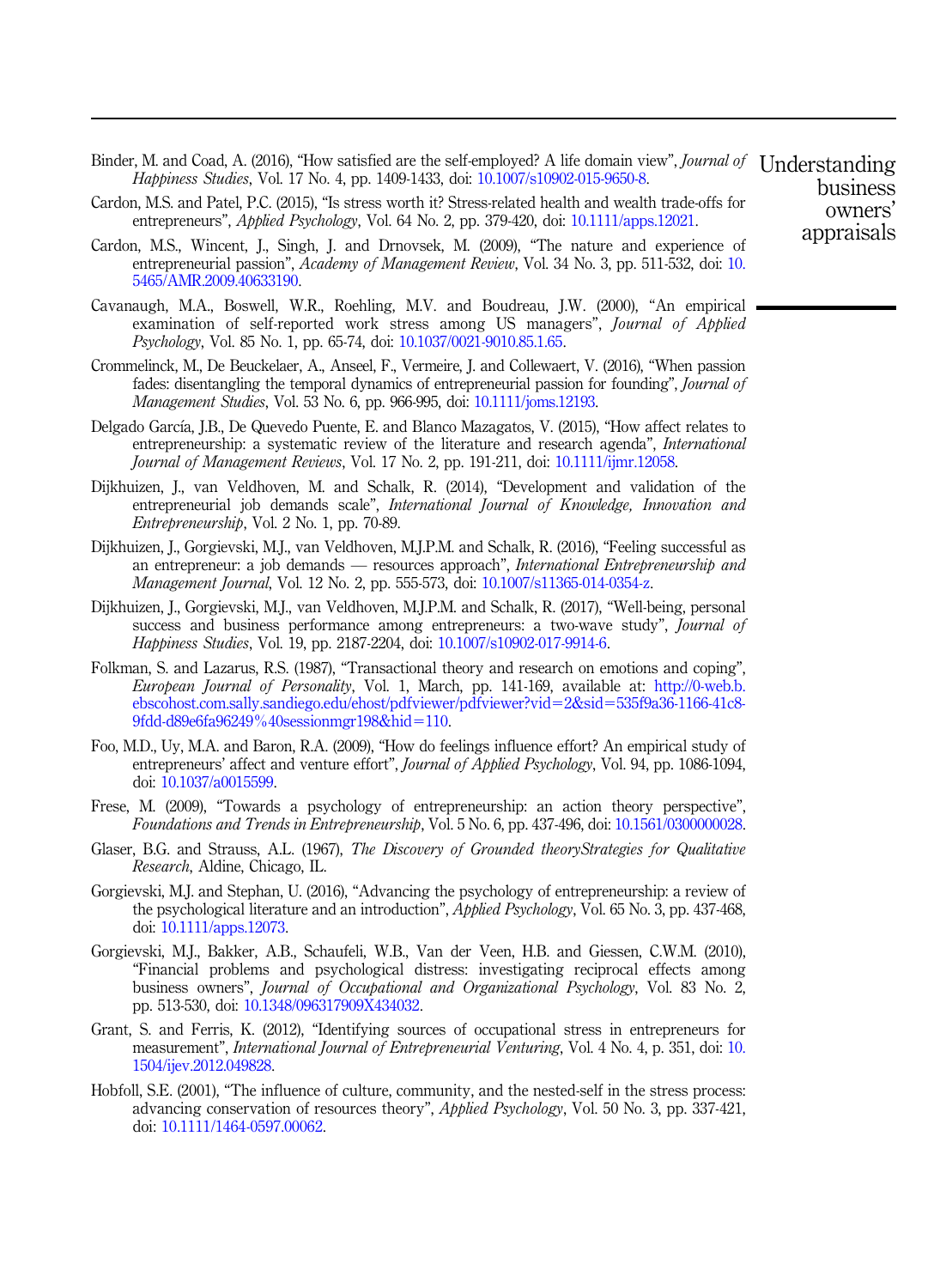- <span id="page-19-0"></span>Hobfoll, S.E. (2002), "Social and psychological resources and adaptation", Review of General Psychology, Vol. 6 No. 4, pp. 307-324, doi: [10.1037//1089-2680.6.4.307.](https://doi.org/10.1037//1089-2680.6.4.307)
- Hobfoll, S., et al. (2018), "Conservation of resources in the organizational context: the reality of resources and their consequences", Annual Review of Organizational Psychology and Organizational Behavior, Vol. 5, pp. 103-130, doi: [10.1146/annurev-orgpsych-032117-](https://doi.org/10.1146/annurev-orgpsych-032117-104640) [104640](https://doi.org/10.1146/annurev-orgpsych-032117-104640).
- Jackson, S.E. and Dutton, J.E. (1988), "Discerning threats and opportunities", Administrative Science Quarterly, Vol. 33 No. 3, pp. 370-387, doi: [10.2307/2392714.](https://doi.org/10.2307/2392714)
- Lazarus, R.S. (1994), "Psychological stress in the workplace", in Crandall, R. and Perrewe, P.L. (Eds), Occupational Stress: A Handbook, Taylor and Francis, New York, pp. 3-14.
- Lechat, T. and Torres, O. (2016), "Exploring negative affect in entrepreneurial activity: effects on emotional stress and contribution to burnout", Emotions and Organizational Governance, pp. 69-99, doi: [10.1108/s1746-979120160000012017.](https://doi.org/10.1108/s1746-979120160000012017)
- Lepine, J.A., Podsakoff, N.P. and Lepine, M.A. (2005), "A meta-analytic test of the challenge stressorhindrance stressor framework: an explanation for inconsistent relationships among stressors and performance", Academy of Management Journal, Vol. 48 No. 5, pp. 764-775, doi: [10.2307/](https://doi.org/10.2307/20159696) [20159696.](https://doi.org/10.2307/20159696)
- Liu, C., Liu, Y., Mills, M.J. and Fan, J. (2013), "Job stressors, job performance, job dedication,and the moderating effect of conscientiousness: a mixed-method approach", International Journal of Stress Management, Vol. 20 No. 4, pp. 336-363, doi: [10.1037/a0034841.](https://doi.org/10.1037/a0034841)
- Nguyen, H. and Sawang, S. (2016), "Juggling or struggling? Work and family interface and its buffers among small business owners", Entrepreneurship Research Journal, Vol. 6 No. 2, pp. 207-246, doi: [10.1515/erj-2014-0041.](https://doi.org/10.1515/erj-2014-0041)
- OECD (2019), OECD Labour Force Statistics 2019, OECD Publishing, Paris, doi: [10.1787/g2g9fb3e-en](https://doi.org/10.1787/g2g9fb3e-en).
- Patzelt, H. and Shepherd, D.A. (2011), "Negative emotions of an entrepreneurial career: selfemployment and regulatory coping behaviors", Journal of Business Venturing, Vol. 26 No. 2, pp. 226-238, doi: [10.1016/j.jbusvent.2009.08.002.](https://doi.org/10.1016/j.jbusvent.2009.08.002)
- Podsakoff, N.P., Lepine, J.A. and Lepine, M.A. (2007), "Differential challenge stressor-hindrance stressor relationships with job attitudes, turnover intentions, turnover, and withdrawal behavior: a meta-analysis", Journal of Applied Psychology, Vol. 92 No. 2, pp. 438-454, doi: [10.](https://doi.org/10.1037/0021-9010.92.2.438) [1037/0021-9010.92.2.438](https://doi.org/10.1037/0021-9010.92.2.438).
- Prem, R., Ohly, S., Kubicek, B. and Korinka, C. (2017), "Thriving on challenge stressors? Exploring time pressure and learning demands as antecedents of thriving at work", *Journal of* Organizational Behavior, Vol. 38 No. 1, pp. 108-123, doi: [10.1002/job](https://doi.org/10.1002/job).
- Schonfeld, I.S. and Mazzola, J.J. (2015), "A qualitative study of stress in individuals self-employed in solo businesses", Journal of Occupational Health Psychology, Vol. 20 No. 4, pp. 501-513, doi: [10.](https://doi.org/10.1037/a0038804) [1037/a0038804](https://doi.org/10.1037/a0038804).
- Scott, M. and Bruce, R. (1987), "Five stages of growth business", *Long Range Planning*, Vol. 20 No. 3, pp. 45-52.
- Searle, B.J. and Auton, J.C. (2015), "The merits of measuring challenge and hindrance appraisals", Anxiety, Stress and Coping, Vol. 28 No. 2, pp. 121-143, doi: [10.1080/10615806.2014.931378.](https://doi.org/10.1080/10615806.2014.931378)
- Shane, S. and Venkatraman, S. (2000), "The promise of entrepreneurship as a field of research", Academy of Management Review, Vol.  $25$  No. 1, pp. 217-226.
- Shane, S., Locke, E.a. and Collins, C.J. (2003), "Entrepreneurial motivation", *Human Resource* Management Review, Vol. 13 No. 2, pp. 257-279, doi: [10.1016/S1053-4822\(03\)00017-2](https://doi.org/10.1016/S1053-4822(03)00017-2).
- Shepherd, D.A. and Sutcliffe, K.M. (2018), "Inductive top-down theorizing: a source of new theories of organization", Academy of Management Review, Vol. 36 No. 2, pp. 361-380, available at: [http://](http://www.jstor.org/stable/41318005) [www.jstor.org/stable/41318005](http://www.jstor.org/stable/41318005).